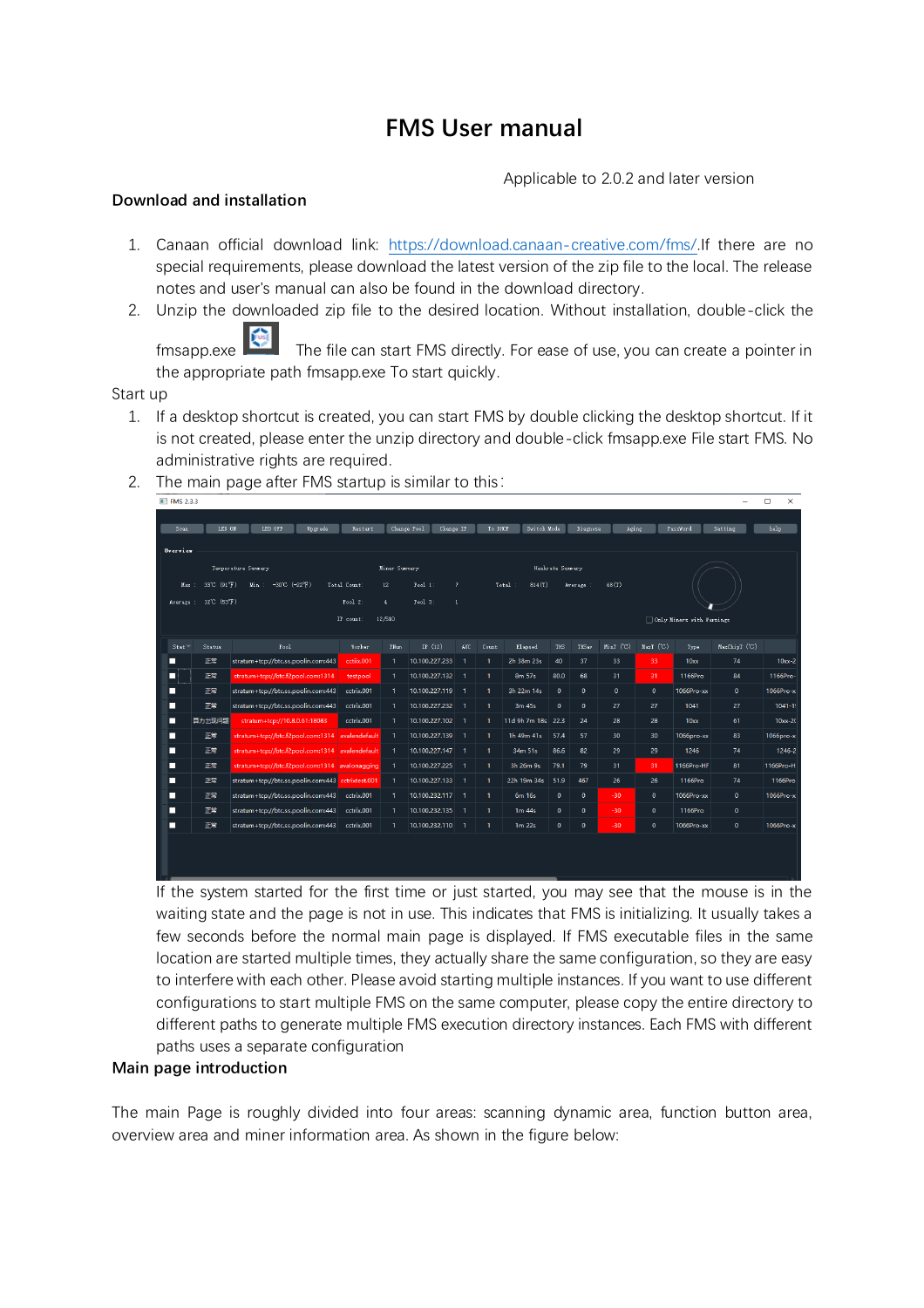| <b>III</b> FMS 2.3.3                                    |       |                      |                                                    |                      |                |                          |                |                       |                       |                  |              |           |             |                          |               | $\Box$<br>$\times$ |
|---------------------------------------------------------|-------|----------------------|----------------------------------------------------|----------------------|----------------|--------------------------|----------------|-----------------------|-----------------------|------------------|--------------|-----------|-------------|--------------------------|---------------|--------------------|
|                                                         | Sean  | LED ON               | LED OFF<br>Upgrade                                 | Restart              |                | Change Pool<br>Change IP |                | To DHCP               | Switch Hode           |                  | Diagnose     | Aging     |             | PassWord                 | Setting       | $h$ elp            |
|                                                         | 功能按钮区 |                      |                                                    |                      |                |                          |                |                       |                       |                  |              |           |             |                          |               |                    |
| Overview.                                               |       |                      |                                                    |                      |                |                          |                |                       |                       |                  |              |           |             |                          |               |                    |
|                                                         |       |                      | Tenperature Summary                                |                      | Hiner Sunnary  |                          |                |                       |                       | Hashrate Summary |              |           |             |                          |               |                    |
|                                                         |       | Max: 31°C (87°F)     | $Min: -30^{\circ}C (-22^{\circ}F)$                 | Total Count:         | 12             | Pool:                    | $\overline{7}$ |                       | Total:<br>815(T)      |                  | Average :    | 68(T)     |             |                          |               |                    |
|                                                         |       | Average: 11°C (51°F) |                                                    | Pool $2$ :           | $\overline{4}$ | $Pool$ 3:                |                |                       |                       |                  |              |           |             |                          |               |                    |
| 12/510<br>总览区<br>IP count:<br>Only Miners with Warnings |       |                      |                                                    |                      |                |                          |                |                       | 扫扫<br>苗动              |                  |              |           |             |                          |               |                    |
|                                                         |       |                      | $_{\rm{Pool}}$                                     |                      |                | IP $(12)$                |                |                       |                       |                  |              | MinT (C)  | MaxT ('C)   |                          | MaxChipT (°C) |                    |
| п                                                       | Stat  | Status<br>正常         | stratum+tcp://btc.ss.poolin.com:443                | Worker<br>cctiix.001 | PNum           | 10.100.227.233           | <b>AUC</b>     | Count<br>$\mathbf{1}$ | Elapzed<br>2h 43m 23s | THS<br>38        | THS av<br>37 | 31        | 31          | Type<br>10 <sub>xx</sub> | 70            | $10x -$            |
| П                                                       |       | 正常                   | stratum+tcp://btc.f2pool.com:1314                  | testpool             |                | 10.100.227.132           |                | $\mathbf{1}$          | 8m 57s                | 80.0             | 68           | 31        | 31          | 1166Pro                  | 84            | 1166Prc            |
| ш                                                       |       | 正常                   | stratum+tcp://btc.ss.poolin.com:443                | cctrix.001           | $\mathbf{1}$   | 10.100.227.119           | - 1            | $\mathbf{1}$          | 3h 22m 14s            | $\mathbf{0}$     | $\mathbf 0$  | $\bullet$ | $\bullet$   | 1066Pro-xx               | $\bullet$     | 1066Pro-           |
| п                                                       |       | 正常                   | stratum+tcp://btc.ss.poolin.com:443                | cctrix.001           | -1             | 10.100.227.232           | -1             | $\mathbf{1}$          | 3m 45s                | $\mathbf{0}$     | $\bullet$    | 27        | 27          | 1041                     | 27            | $1041 -$           |
| п                                                       |       | 算力出现问题               | stratum+tcp://10.8.0.61:18083                      | cctrix.001           | 1              | 10.100.227.102           | - 1            | $\mathbf{1}$          | 11d 9h 12m 17s 24.3   |                  | 24           | 26        | 26          | 10 <sub>xx</sub>         | 58            | $10xx-2$           |
| п                                                       |       | 正常                   | stratum+tcp://btc.f2pool.com:1314 avalendefault    |                      |                | 10.100.227.139           | $\overline{1}$ | $\mathbf{1}$          | 1h 54m 41s            | 57.4             | 57           | 24        | 24          | 1066pro-xx               | 82            | 1066pro-           |
| п                                                       |       | 正常                   | stratum+tcp://btc.f2pool.com:1314 avalendefault    |                      | -1             | 10.100.227.147           | $\overline{1}$ | $\mathbf{1}$          | 39m 50s               | 86.8             | 83           | 25        | 25          | 1246                     | 73            | $1246 -$           |
| П                                                       |       | 正常                   | stratum+tcp://btc.f2pool.com:1314   avalonagging   |                      | -1             | 10.100.227.225           | $\blacksquare$ | $\mathbf{1}$          | 3h 26m 9s             | 79.1             | 79           | 31        | 31          | 1166Pro-HF               | 81            | 1166Pro-           |
| п                                                       |       | 正常                   | stratum+tcp://btc.ss.poolin.com:443 cctrixtest.001 |                      | -1             | 10.100.227.133           | - 1            | $\mathbf{1}$          | 22h 24m 35s           | 52.3             | 467          | 27        | 27          | 1166Pro                  | 74            | 1166Pr             |
| п                                                       |       | 正常                   | stratum+tcp://btc.ss.poolin.com:443                | cctrix.001           | -1             | 10.100.232.117           | - 1            | $\mathbf{1}$          | 6m 16s                | $\mathbf{0}$     | $\bullet$    | $-30$     | $\mathbf 0$ | 1066Pro-xx               | $\mathbf{0}$  | 1066Pro-           |
| П                                                       |       | 正常                   | stratum+tcp://btc.ss.poolin.com:443                | cctrix.001           | -1             | 10.100.232.135           | - 1            | $\mathbf{1}$          | 1 <sub>m</sub> 44s    | $\mathbf{0}$     | $\bullet$    | $-30$     | $\bullet$   | 1166Pro                  | $\mathbf{0}$  |                    |
| □                                                       |       | 正常                   | stratum+tcp://btc.ss.poolin.com:443                | cctrix.001           | -1             | 10.100.232.110           | - 1            | $\mathbf{1}$          | $1m$ 22s              | $\mathbf 0$      | $\mathbf{0}$ | $-30$     | $\pmb{0}$   | 1066Pro-xx               | $\mathbf{0}$  | 1066Pro-           |
|                                                         |       |                      |                                                    |                      |                |                          |                |                       |                       |                  |              |           |             |                          |               |                    |
|                                                         |       |                      |                                                    |                      |                |                          |                |                       |                       | 矿机信息区            |              |           |             |                          |               |                    |
|                                                         |       |                      |                                                    |                      |                |                          |                |                       |                       |                  |              |           |             |                          |               |                    |

The exact version number of the currently installed FMS is displayed in the top title bar. **Functional button area**

| Scan        | Manually scan                                      |
|-------------|----------------------------------------------------|
| LED ON      | Batch LED on                                       |
| LED OFF     | Batch LED off                                      |
| Upgrade     | Batch upgrade firmware                             |
| Change Pool | Batch switch pool                                  |
| Change IP   | Batch set the default<br>static IP                 |
| To DHCP     | Set DHCP                                           |
| Switch Mode | Select<br>high<br>performance or low<br>power mode |
| Diagnose    | Remote diagnose                                    |
| Aging       | Aging                                              |
| PassWord    | Change Password                                    |
| Setting     | Configuration setting                              |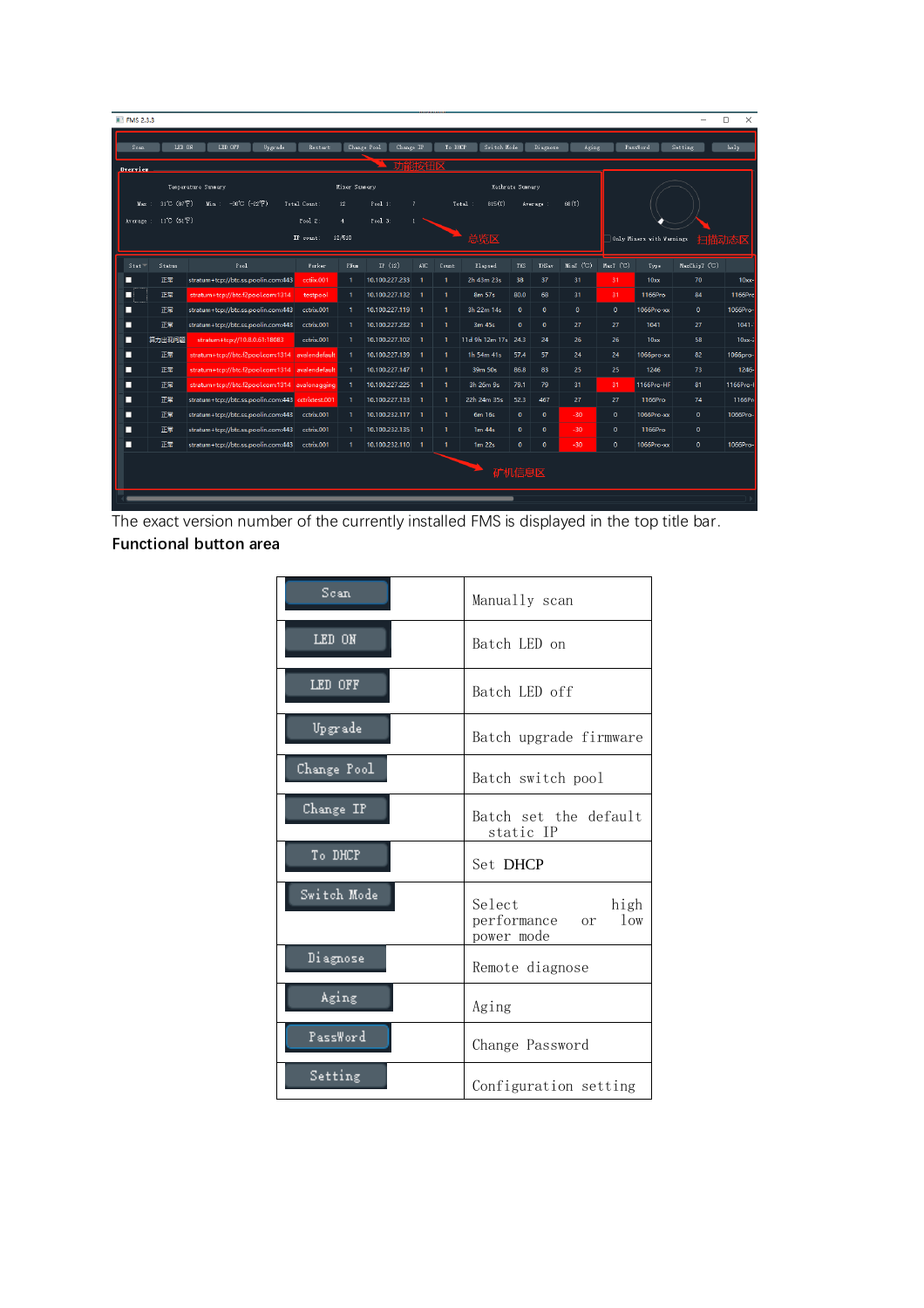#### **Overview area**

## **Miner information area**

Here is a table form of miner information display area, each line represents an independent IP address. If avalon8 or avalon9 has no IP address, the line is a raspberry pie. If avalon10 has an IP address, then a line is a miner

| State                                 | Select the status, the function button is only effective for |  |  |  |  |  |  |
|---------------------------------------|--------------------------------------------------------------|--|--|--|--|--|--|
|                                       | the selected miner                                           |  |  |  |  |  |  |
| <b>Status</b>                         | Status of miner and causes of problems                       |  |  |  |  |  |  |
| Pool&Worker                           | Miner and pool name                                          |  |  |  |  |  |  |
| Number of Miners in Pool              | Number of miners in the mine pool                            |  |  |  |  |  |  |
| IP                                    | IP address. The total IP number of the current network       |  |  |  |  |  |  |
|                                       | segment will be displayed in the header bracket of this      |  |  |  |  |  |  |
|                                       | column.                                                      |  |  |  |  |  |  |
| AUC count                             | AUC number, no sense of A10                                  |  |  |  |  |  |  |
| Miner count                           | all miner's account in same IP                               |  |  |  |  |  |  |
| <b>Elapsed Time</b>                   | Last power on or restart to the current operating market     |  |  |  |  |  |  |
| Real-Time Hashrate(T)                 | Realtime hashrate, Unit T/s                                  |  |  |  |  |  |  |
| Average Hashrate(T)                   | Average hashrate, Unit T/s                                   |  |  |  |  |  |  |
| Miner                                 | Miner type                                                   |  |  |  |  |  |  |
| Max chip Temperature( ${}^{\circ}$ C) | Maximum chip temperature                                     |  |  |  |  |  |  |
| Ver                                   | Version number                                               |  |  |  |  |  |  |
|                                       |                                                              |  |  |  |  |  |  |
|                                       |                                                              |  |  |  |  |  |  |
|                                       |                                                              |  |  |  |  |  |  |
|                                       |                                                              |  |  |  |  |  |  |

The specific meaning of each column is shown in the table below:

If you double-click the IP address cell, you can directly open the background page of changing IP in the browser.

If you double-click the real time hashrate cell, a window will pop up to list the real-time computing power of each miner under the IP.

When installing and using for the first time, the miner information area will be blank. You need to go to the IP range setting page in the setting dialog box explained later to set the scanning IP range to see the miner information.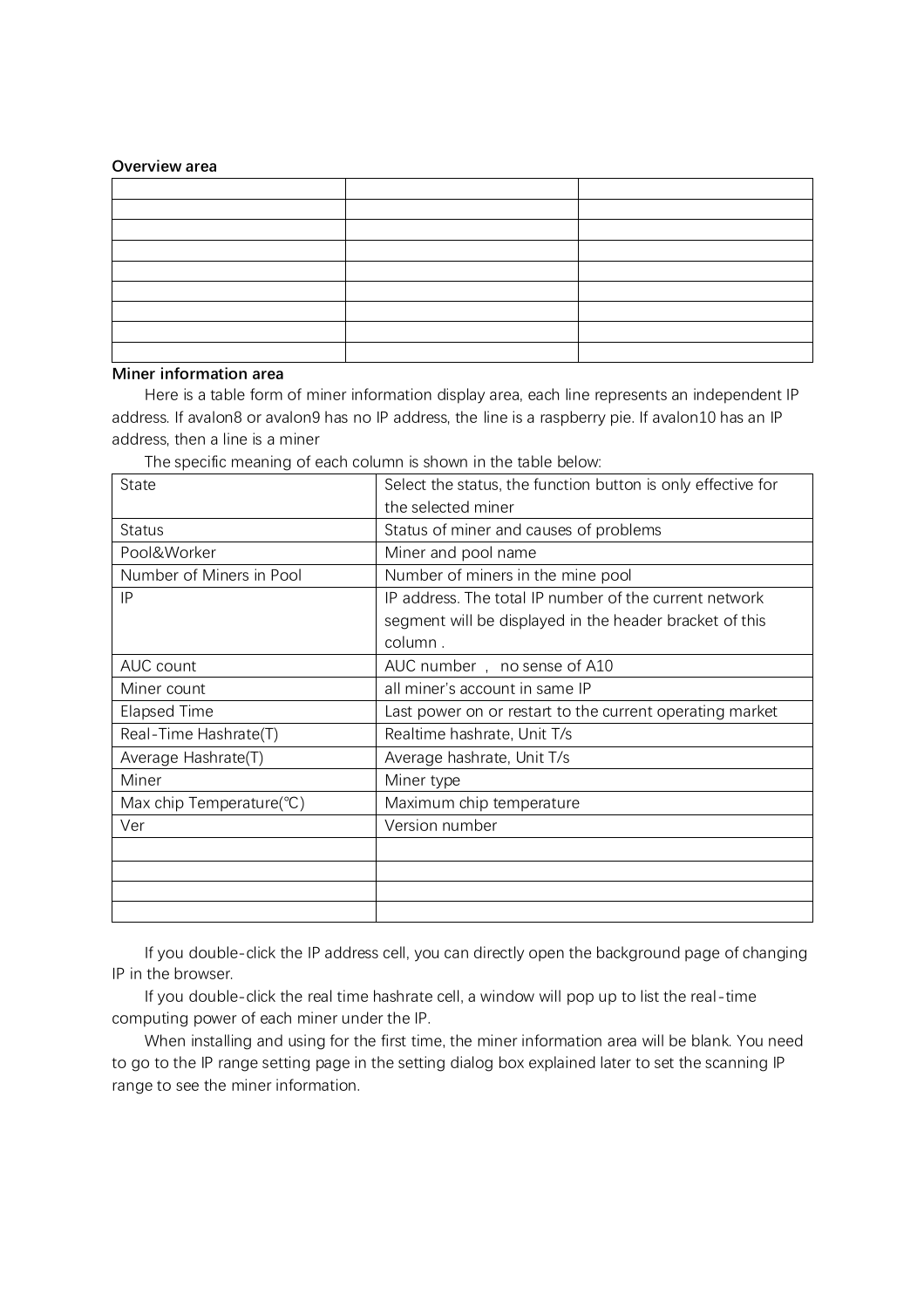Function and usage

#### **Setting**

| Click |  |  |  |  |  | <b>Setting</b> button will enter the setting page, default page is as below: |
|-------|--|--|--|--|--|------------------------------------------------------------------------------|
|-------|--|--|--|--|--|------------------------------------------------------------------------------|

| Basic IP Pool Warning                                                    |
|--------------------------------------------------------------------------|
|                                                                          |
| <b>Base Config</b>                                                       |
| Monitor time interval :<br>minute<br>5                                   |
| High temperature alarm threshold of ambient temperature :<br>30          |
| Low temperature alarm threshold of ambient temperature :<br>$\mathbf{0}$ |
| miner password (empty by default):                                       |
| upgrade batch size:<br>30                                                |
| GUI Theme (need retart to apply change)<br>dark                          |
| Language<br>auto                                                         |
| ⊙ F<br>$\odot$ c<br>Temperature unit:                                    |
| Show All IPs (even though no data scanned from them)                     |
| Save:                                                                    |
|                                                                          |
|                                                                          |
|                                                                          |
|                                                                          |
|                                                                          |
|                                                                          |

The whole setting page include 4 pages , the introduction as below :

#### **1. Basic Setting page**

As shown in the figure above, some basic settings are included. Any modification needs to be saved and effective by clicking the Save button. If you make changes on this page but do not save them and close the window directly, all changes will disappear

Monitor time interval The time interval of background scanning miner is set in minutes. For example, if it is set to 1, it means that the background will scan all the mining machine information every minute. It can be a decimal. For example, 2.5 means two and a half minutes. Can be set to a value less than 1. When the number of miners that can be scanned is very large, it is suggested to increase the scanning interval appropriately to avoid FMS occupying too much system resources.

High temperature alarm threshold of ambient temperature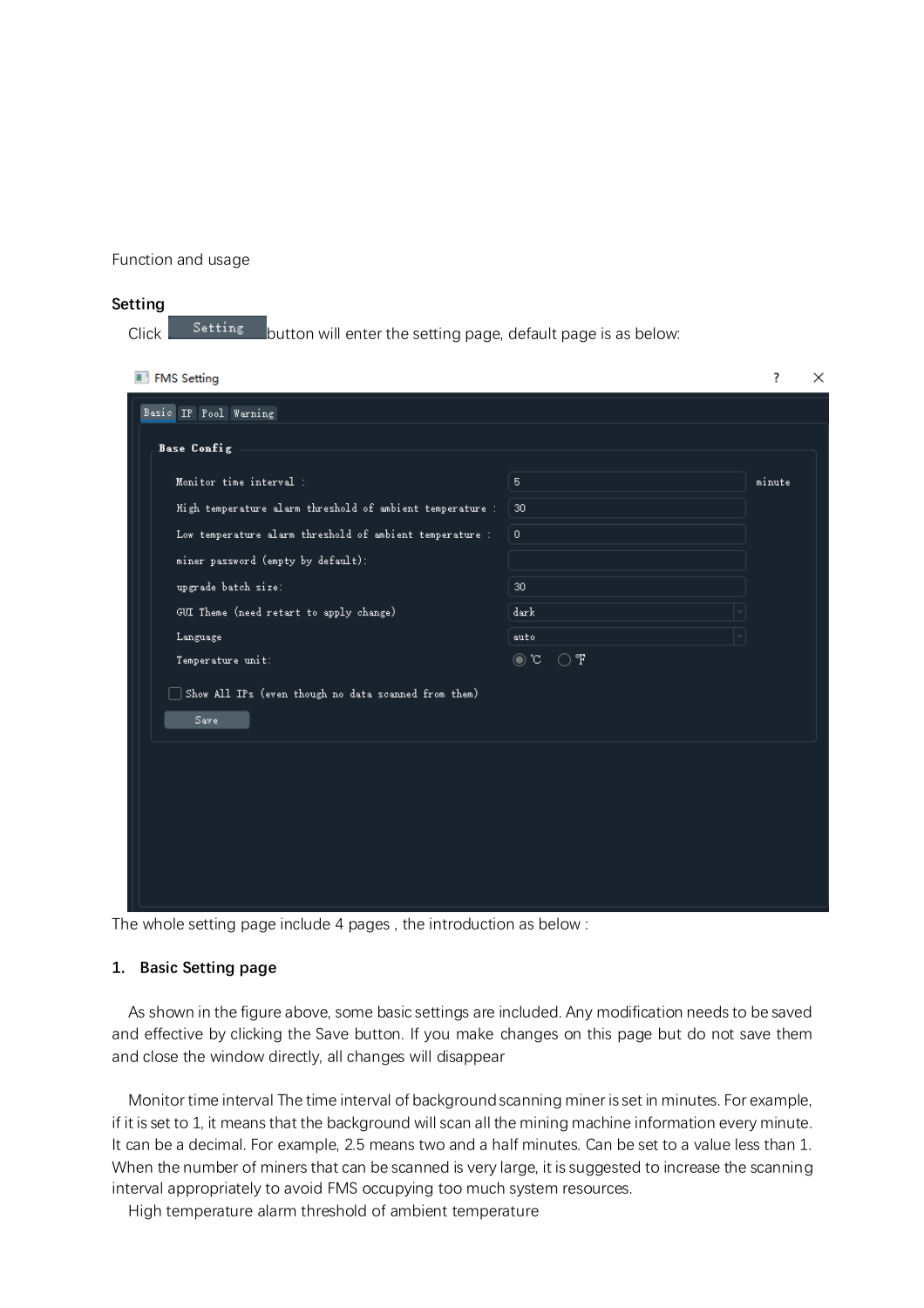Used to set the high temperature alarm threshold of air inlet temperature. This setting is valid for any type of miner, which is different from the warning setting that will be explained later. If the air inlet temperature of a miner exceeds the value set here, the maximum air inlet temperature cell of the IP line of the miner information table will be marked with red background, similar to the following figure:



Low temperature alarm threshold of ambient temperature

Similar to the above, the minimum allowable air inlet temperature is set. Note that the units of both settings depend on the subsequent temperature unit setting.

GUI Theme (need restart to apply change)

Used to set the theme style of the graphical interface. At present, there are two optional themes: dark and light. After changing, FMS needs to be restarted to take effect.

Temperature unit

It is used to set the temperature display and setting unit. The default is centigrade (℃). Please note that the setting related to temperature will not be converted automatically because of the change of the unit here. Therefore, after changing the unit here, please change the corresponding temperature setting value to the conversion value under the new unit .

Show All IPs (even though no data scanned from them)

Used to set whether to display all IP addresses. After checking, the IP that has not been scanned will also be listed in a single row in the miner information table (the cells are left blank or 0). This option is useful if you want to see which IPS are not scanned to the miner.

Click the Save button to save the changes you want to keep.

## **2. IP Scope setting page**

Overview like below picture: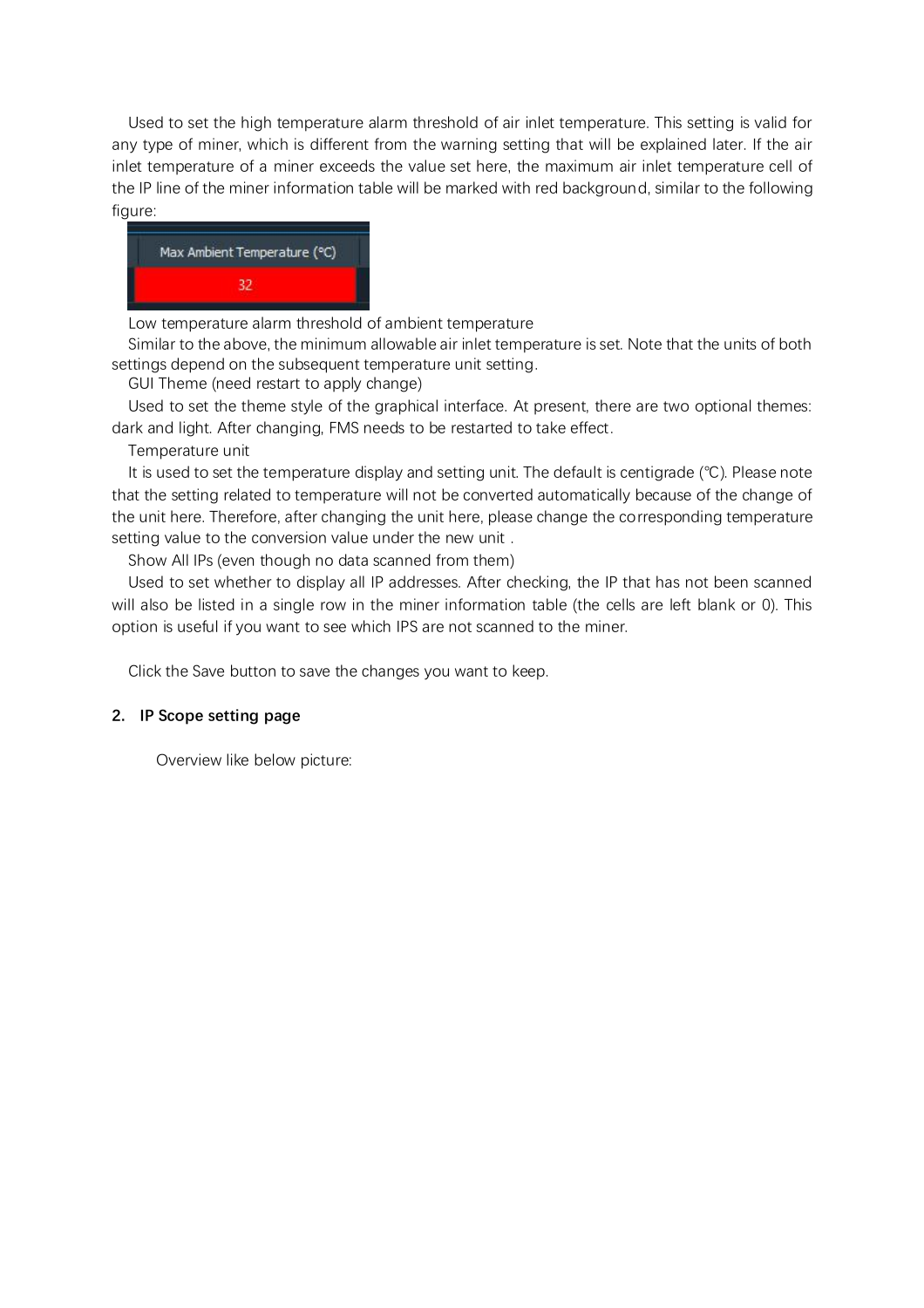

The IP address range that FMS can scan is set here. Each row in the table represents a range, the IP column represents the IP range set, the enabled column indicates whether the range is enabled, true means enabled, and false means disabled. Only enabled IP ranges are scanned by the FMS.



In the IP range edit box, you can enter the IP range you want to add. It supports the following formats:

1) Scan : You can use dashes to indicate ranges in any byte.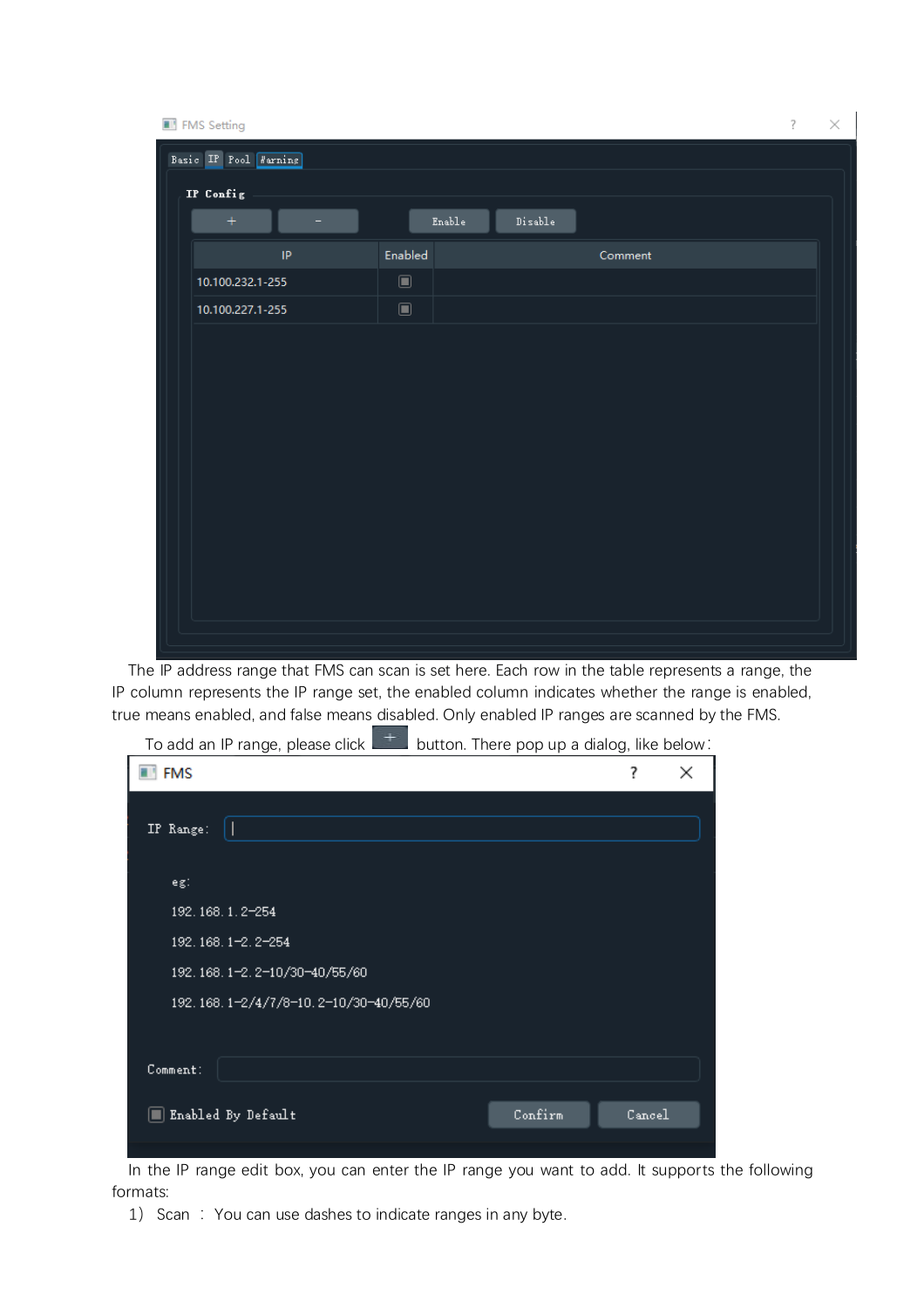For example: 192.168.1-3.5 designate 192.168.1.5,192.168.2.5,192.168.3.5,192.168.4.5 like 4 IP address. Ranges can be used in multiple bytes at the same time。For example: 192.168.1-2.5-6 Designate 192.168.1.5, 192.168.1.6, 192.168.2.5, 192.168.2.6 like 4 IP address.

2) Multiple group separation: slashes can be used to separate multiple sets of ranges or single values in any byte. For example : 192.168.1-2.4-5/8/10/14-15

Designate 192.168.1.4, 192.168.1.5, 192.168.1.8, 192.168.1.10, 192.168.1.14, 192.168.1.15, 192.168.2.4, 192.168.2.5, 192.168.2.8, 192.168.2.10, 192.168.2.14, 192.168.2.15 12 IP。

The eg: section of the dialog box also gives a simple example of the available formats

Enabled By Default  $\Box$  Enabled By Default This multiple check box indicates whether you want to enable it by default. If it is checked, it means that it is enabled after adding, otherwise it is disabled after adding.

 $C$ lick confirm  $\begin{bmatrix} \text{Confirm} \\ \text{button to confirm the addition.} \end{bmatrix}$ 

If you want to delete, enable or disable some IP ranges, you need to highlight the IP range to be operated, and support the shortcut key of  $Ctrl + A$  to select all and press and hold shift to select continuously, or press and hold Ctrl to select individually. After that, if you click

button ,the selected row will be delete., If you click **Enable** button ,the selected row will be

enabled. If you click button and the selected row will be disabled .this change will be validate at once, There is no need to save it separately.

Double click the IP cell or comment cell to edit directly. Click anywhere else to finish editing. Annotation is used to add custom information to an IP segment. It is only for the convenience of users' cooperative understanding. It does not affect the scanning function itself.

# **3.Pool Setting page**

 Here is the information of the mine pool to be used in the future. Note that it does not really change the current pool of any miner, but just to make some settings for switching the pool operation, so as to save the trouble of re entering the information of the pool every time.

Page is as below :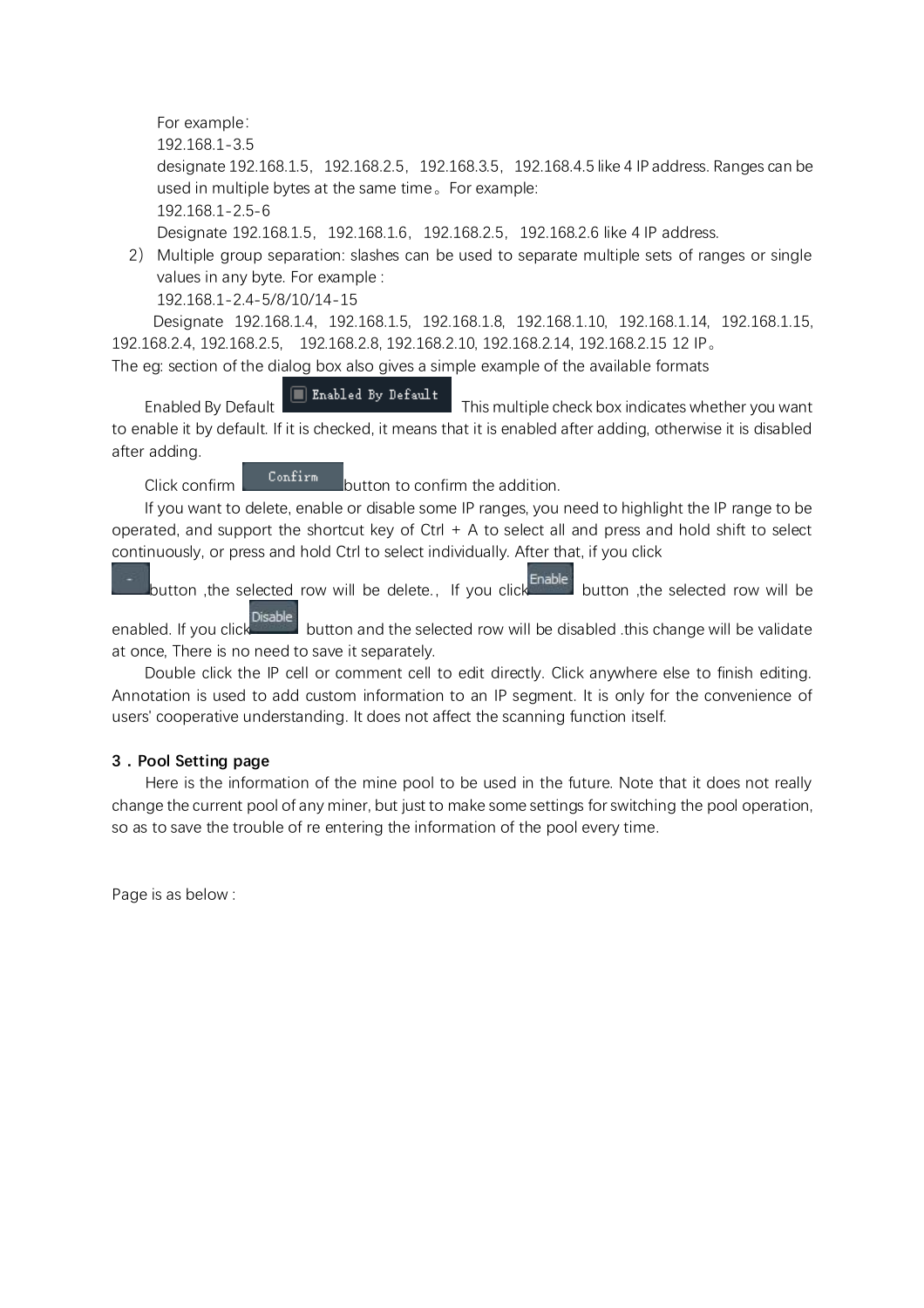| FMS Setting                                                                                                   | ? | × |
|---------------------------------------------------------------------------------------------------------------|---|---|
| Basic IP Pool Warning                                                                                         |   |   |
| <b>Hiner Pool Config</b>                                                                                      |   |   |
| stratum. kano. is:3333<br>Suffixed with IP comment:<br>Pool 1 URL :<br>Worker:<br>Password :                  |   |   |
| stratum80.kano.is:80<br>Suffixed with IP comment:<br>Pool 2 URL :<br>Password :<br>Worker:                    |   |   |
| $\blacksquare$ Suffixed with IP comment:<br>$Pool 3 URL :   stratum81.kano.is:81  $<br>Worker :<br>Password : |   |   |
| Save                                                                                                          |   |   |
|                                                                                                               |   |   |
|                                                                                                               |   |   |
|                                                                                                               |   |   |
|                                                                                                               |   |   |
|                                                                                                               |   |   |
|                                                                                                               |   |   |
|                                                                                                               |   |   |
|                                                                                                               |   |   |
|                                                                                                               |   |   |
|                                                                                                               |   |   |
|                                                                                                               |   |   |
|                                                                                                               |   |   |

A total of up to three pools can be set. Each setting contains three parts: Mine pool address, miner's name and password. There is also a multiple selection box with IP. If suffixed with IP is checked, it means that the IP address of the miner (or the IP address of the raspberry pie) should be used as the suffix of the miner's name. In this way, the IP address can be seen in the pool & worker column of the miner information table, and the same IP address can be seen in the mine pool's own web page, which is convenient for distinguishing the statistical information of each miner. The default is checked.

If you have made changes in this page, please click the Save button to save, otherwise all changes will be lost when closing the settings page.

## **3. Warning Setting page**

 It is used to finely control which cells in the miner information table need to be marked with warning color (red), including several warning rules. Each line represents a warning rule, including four parts: field (check field), ver prefix (version prefix), operator (comparison rule) and value (threshold value). When the complete version of a miner starts with the version prefix in the rule, the rule will be applied to the miner. When displaying the information of the miner, warning signs will be made according to all the warning rules that can be applied to it

The Page as below :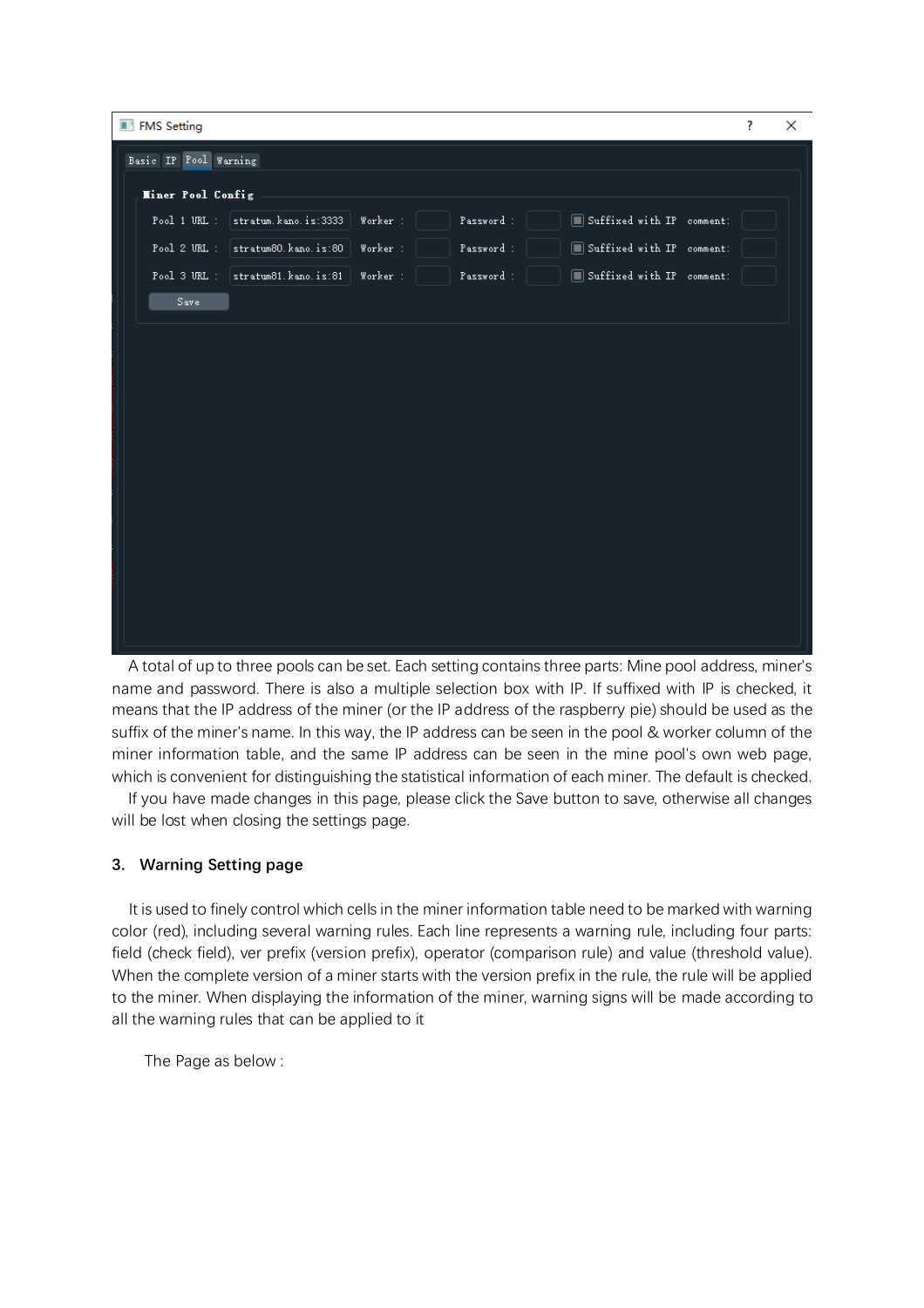| FMS Setting<br>$\overline{\mathcal{E}}$ |                           |                   |             |       |        |      |  |  |
|-----------------------------------------|---------------------------|-------------------|-------------|-------|--------|------|--|--|
|                                         | Basic IP Pool Warning     |                   |             |       |        |      |  |  |
|                                         | Field                     | <b>Ver Prefix</b> | Operator    | Value |        |      |  |  |
| 1                                       | Real-time Hash Rate (THS) |                   | LessOrEqual | 35    | Delete |      |  |  |
| $\overline{2}$                          | Max Chip Temperature (°C) |                   | GreatThan   | 60    | Delete |      |  |  |
|                                         |                           |                   |             |       |        |      |  |  |
|                                         |                           |                   |             |       |        |      |  |  |
|                                         |                           |                   |             |       |        |      |  |  |
|                                         |                           |                   |             |       |        |      |  |  |
|                                         |                           |                   |             |       |        |      |  |  |
|                                         |                           |                   |             |       |        |      |  |  |
|                                         |                           |                   |             |       |        |      |  |  |
|                                         |                           |                   |             |       |        |      |  |  |
|                                         |                           |                   |             |       |        |      |  |  |
|                                         |                           |                   |             |       |        |      |  |  |
|                                         |                           |                   |             |       |        |      |  |  |
|                                         |                           |                   |             |       | Add    | Save |  |  |

It is used to finely control which cells in the mine information table need to be marked with warning color (red), including several warning rules. Each line represents a warning rule, including four parts: field (check field), ver prefix (version prefix), operator (comparison rule) and value (threshold value). When the complete version of a miner starts with the version prefix in the rule, the rule will be applied to the miner. When displaying the information of the miner, warning signs will be made according to all the warning rules that can be applied to it

At present, there are three fields supported: implementation hashrate, maximum chip temperature and maximum air inlet temperature. Other fields with warning value may be added in the future.

At present, The supported comparison rules are: LessOrEqual, LessThan, GreateOrEqual, GreaterThan, Equal.

If you need to add a new rule, please click at the bottom of the page, please click the below

Add **button** 

To delete a rule, click the right side  $\begin{array}{c} \text{Delete} \\ \text{Button} \end{array}$ 

If you have made any additions, deletions or modifications, please click Save to save. Otherwise, the changes will be lost when you close the settings dialog box.

## **5. Firmware upgrade**

The user selects the corresponding miner in the main interface and clicks the

Upgrade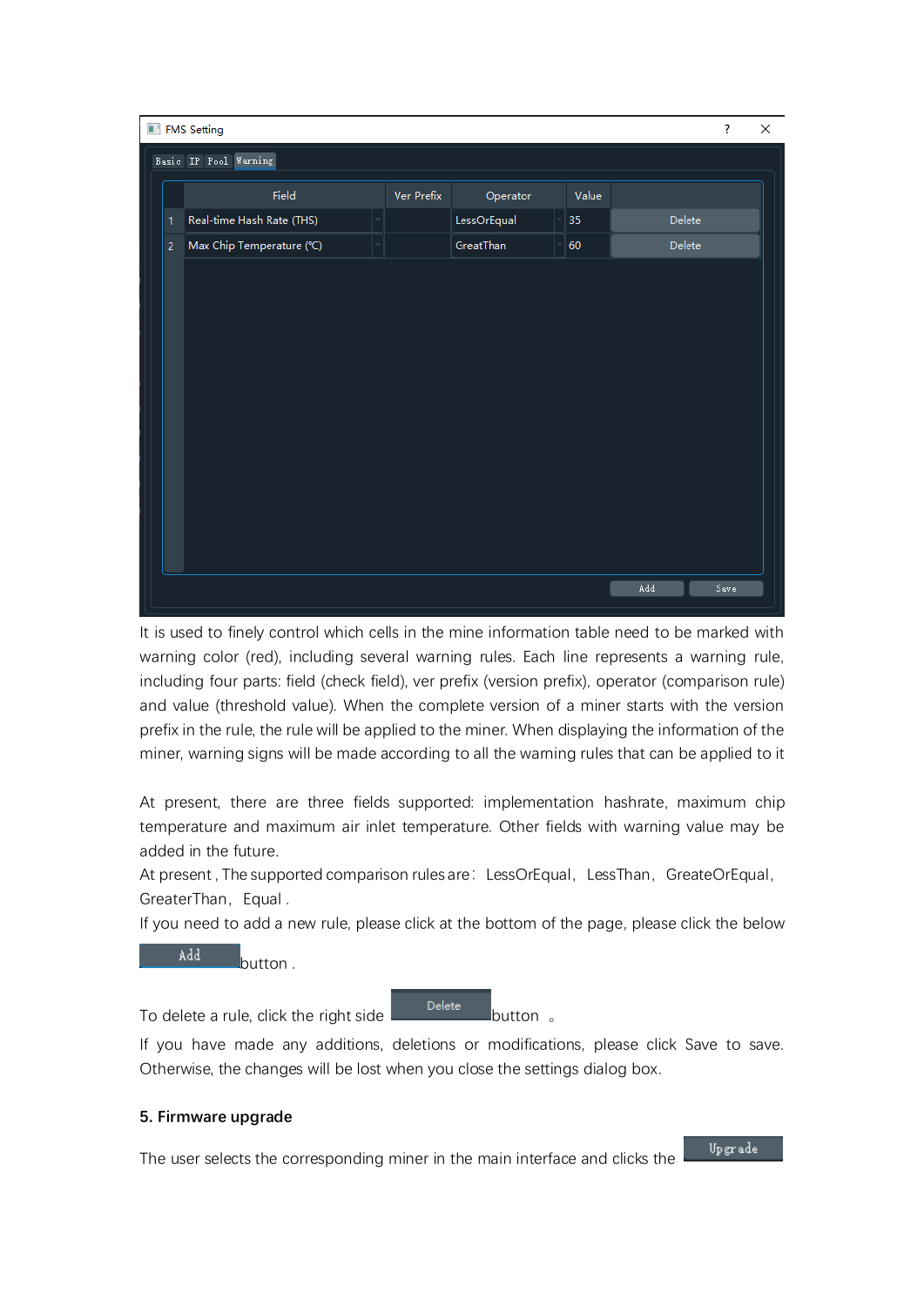| button.            |                     | A           | selection                                       |                                 | box          |            | will          | pop            |                  | up.   |  |  |
|--------------------|---------------------|-------------|-------------------------------------------------|---------------------------------|--------------|------------|---------------|----------------|------------------|-------|--|--|
| <b>T</b> FMS 2.3.3 |                     |             |                                                 |                                 |              |            |               |                |                  |       |  |  |
|                    |                     |             |                                                 |                                 |              |            |               |                |                  |       |  |  |
| Scan:              |                     | LED ON      | LED OFF                                         | Upgrade                         |              | Restart    |               | Change Pool    | Change IP        |       |  |  |
| Overview           |                     |             |                                                 |                                 |              |            |               |                |                  |       |  |  |
|                    | Temperature Summary |             |                                                 |                                 |              |            | Miner Summary |                |                  |       |  |  |
| Max:               |                     | 28°C (82°F) | Min:                                            | $28^{\circ}C$ ( $82^{\circ}F$ ) | Total Count: |            | $\mathbf{1}$  | Pool 1:        | $\mathbf{1}$     |       |  |  |
| Average :          |                     | 28°C (82°F) |                                                 |                                 |              | Pool $2$ : | $\mathbf{0}$  | Pool $3$ :     | $\mathbf{0}$     |       |  |  |
|                    |                     |             |                                                 |                                 | IP count:    |            | 1/510         |                |                  |       |  |  |
| المستع             | Status              |             | Pool                                            |                                 | Worker       |            | PNum          | IP $(1)$       | AUC <sup>1</sup> | Count |  |  |
| $\checkmark$       | 正常                  |             | stratum+tcp://btc.f2pool.com:1314 avalendefault |                                 |              |            | $1 -$         | 10.100.227.139 | 1                | 1     |  |  |
|                    |                     |             |                                                 |                                 |              |            |               |                |                  |       |  |  |
|                    |                     |             |                                                 |                                 |              |            |               |                |                  |       |  |  |
|                    |                     |             |                                                 |                                 |              |            |               |                |                  |       |  |  |

When multiple mining machines are selected for batch upgrade, the latest version of FMS will prompt to select the model of upgraded firmware.

| <b>T</b> FMS 2.3.3       |           |                     |                                     |                  |                                                 |              |                |              |              |         |
|--------------------------|-----------|---------------------|-------------------------------------|------------------|-------------------------------------------------|--------------|----------------|--------------|--------------|---------|
| Scan.                    |           | LED ON              | LED OFF                             | Upgrade          | Restart                                         |              | Change Pool    | Change IP    |              | To DHCP |
| $0$ vervier              |           |                     |                                     |                  |                                                 |              |                |              |              |         |
|                          |           | Temperature Summary |                                     |                  |                                                 |              | Miner Summary  |              |              |         |
| Max:                     | 38°C (10) | <b>T</b> fmsapp     |                                     |                  |                                                 |              | ?              | $\times$     |              | Total:  |
| Average :                | 32°C (89) |                     | 升级矿机型号:                             | 10xx             |                                                 |              |                |              |              |         |
|                          |           |                     |                                     | FIOxx<br>1066pro |                                                 |              |                |              |              |         |
| 0K<br>$Stat =$<br>Status |           |                     |                                     | Exit             |                                                 | Count        | Elap           |              |              |         |
| ✓                        | 正常        |                     | stratum+tcp://btc.ss.pooiin.com:443 |                  | CCUIX.UU I                                      | ٠            | 10.100.227.233 |              | 1            | 1d 2h 3 |
| ✓                        | 正常        |                     |                                     |                  | stratum+tcp://btc.f2pool.com:1314 avalendefault | $\mathbf{1}$ | 10.100.227.139 | $\mathbf{1}$ | $\mathbf{1}$ | 1h 13r  |
|                          |           |                     |                                     |                  |                                                 |              |                |              |              |         |
|                          |           |                     |                                     |                  |                                                 |              |                |              |              |         |
|                          |           |                     |                                     |                  |                                                 |              |                |              |              |         |

Select firmware to upgrade, click open and start upgrade.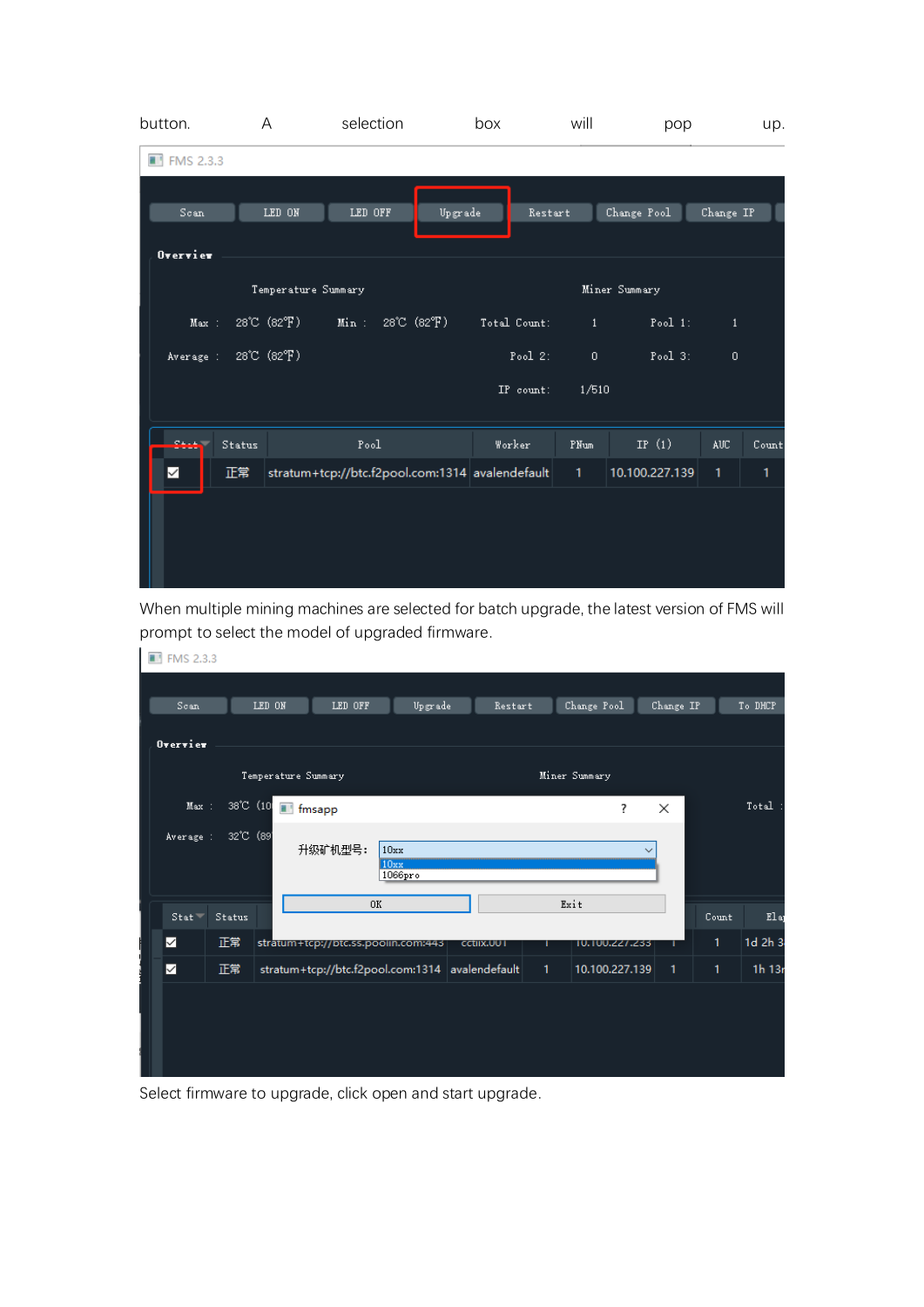Start upgrade and load progress strip



After the update, a dialog box will pop up to tell you the result. If all are successful, all upgrades were successful. Otherwise, all IP addresses that failed to upgrade will be listed.

| batch upgrade result<br>. . |    |  |
|-----------------------------|----|--|
| All success                 |    |  |
|                             | nκ |  |
|                             |    |  |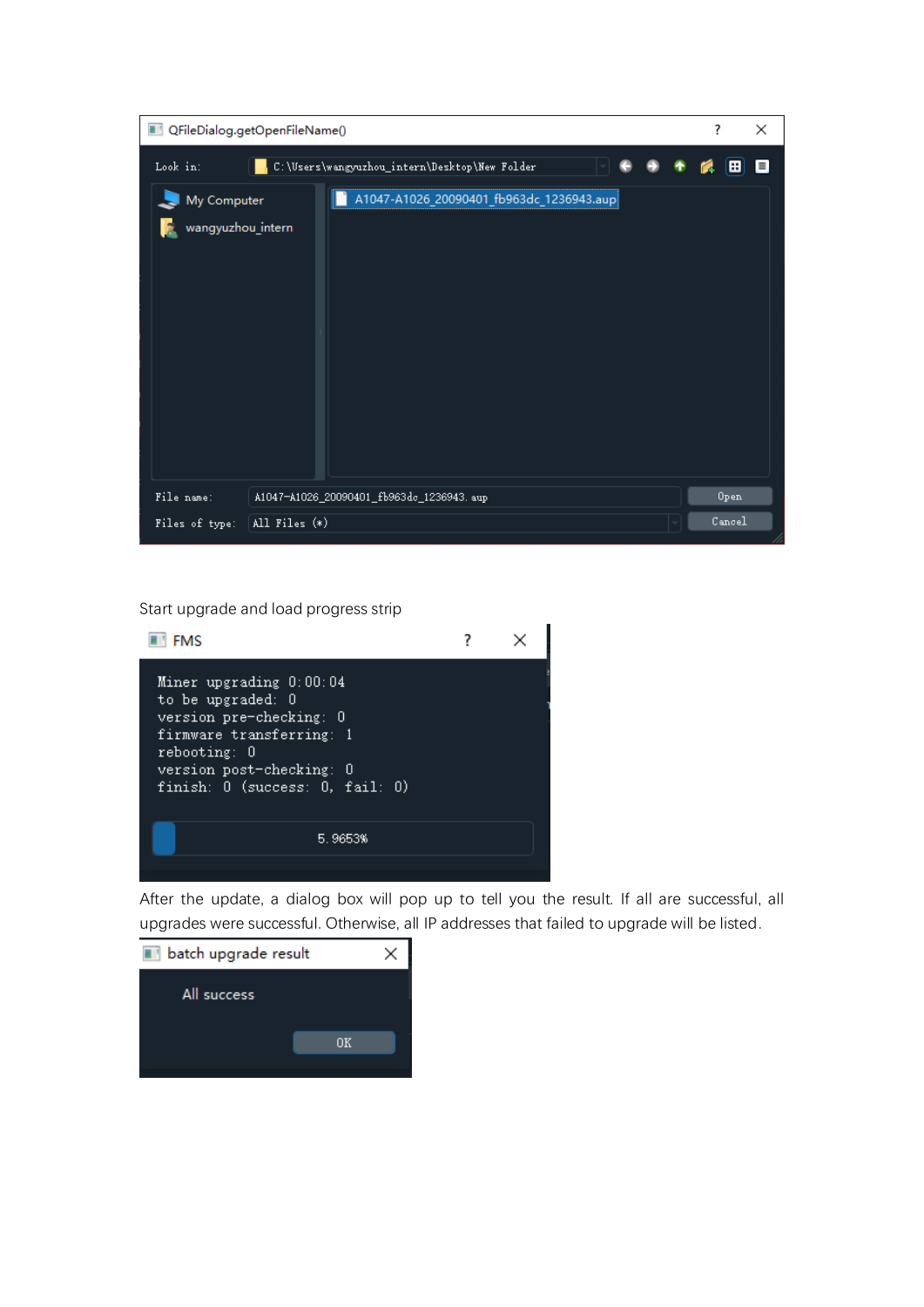#### **6.Batch on and off LED**

First, select one or more mining machines through the multi selection box in the state column in the miner list, and then click the LED on button to light up the LED lights on these miner. The progress bar will be displayed in the process of lighting. After the progress bar disappears, a dialog box will pop up to tell whether the lighting is successful. After successful lighting, the LED light will flash yellow and green (some models will always turn on white light). **ET FMS 2.3.3** 

| Scan     | LED ON                                    |                                        | LED OFF |            | Upgrade |                                                 | Restart      |  |  |  |  |  |  |
|----------|-------------------------------------------|----------------------------------------|---------|------------|---------|-------------------------------------------------|--------------|--|--|--|--|--|--|
| Overvier |                                           |                                        |         |            |         |                                                 |              |  |  |  |  |  |  |
|          |                                           |                                        |         |            |         |                                                 |              |  |  |  |  |  |  |
|          | Temperature Summary                       |                                        |         |            |         |                                                 |              |  |  |  |  |  |  |
|          |                                           | $Max: 38°C (100°F)$ $Min: 27°C (80°F)$ |         |            |         |                                                 | Total Count: |  |  |  |  |  |  |
|          | Average : $32^{\circ}C$ (89 $^{\circ}F$ ) |                                        |         |            |         |                                                 | Pool $2$ :   |  |  |  |  |  |  |
|          |                                           |                                        |         |            |         |                                                 | IP count:    |  |  |  |  |  |  |
|          |                                           |                                        |         |            |         |                                                 |              |  |  |  |  |  |  |
| $Stat =$ | Status                                    |                                        |         | Worker     |         |                                                 |              |  |  |  |  |  |  |
| ✓        | 正常                                        | stratum+tcp://btc.ss.poolin.com:443    |         | cctiix.001 |         |                                                 |              |  |  |  |  |  |  |
| ✓        | 正常                                        |                                        |         |            |         | stratum+tcp://btc.f2pool.com:1314 avalendefault |              |  |  |  |  |  |  |
|          |                                           |                                        |         |            |         |                                                 |              |  |  |  |  |  |  |

#### **7.Batch reboot**

First, select one or more miners in the list of miner through the multi selection box in the state column, and then click the restart button to restart them. During the restart process, a progress bar will be displayed. After the progress bar disappears, a dialog box will pop up to tell whether the restart is successful. After a successful restart, the miner needs a period of time to enter the normal mining state. During this period, FMS may not be able to scan these newly restarted miner.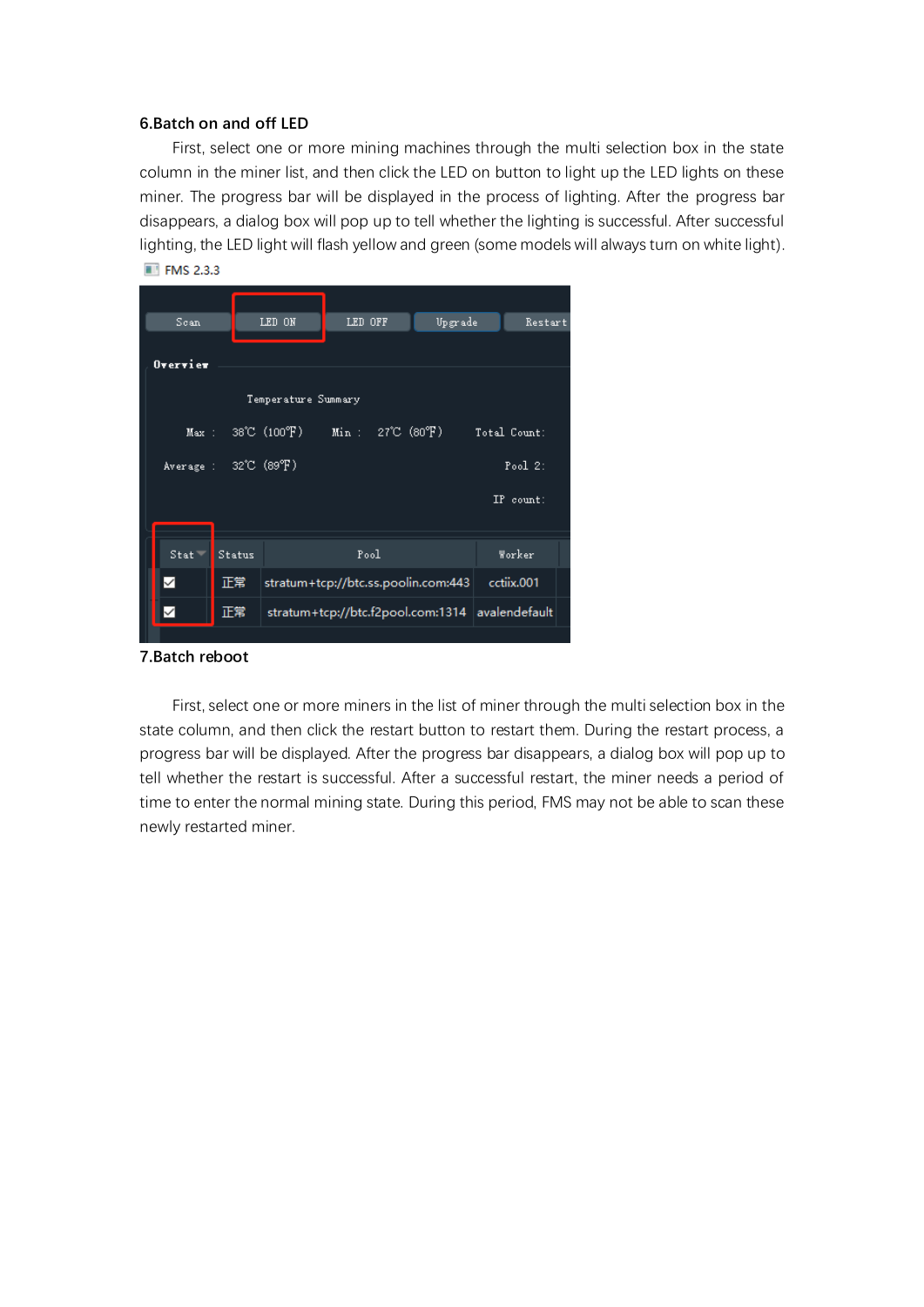



Click start and you will be prompted to choose whether to upgrade the selected miner



**8. Batch switch pool**

First, select one or more miners through the multi selection box in the state column in the miner list, and then click the change pool button to pop up a dialog box to configure the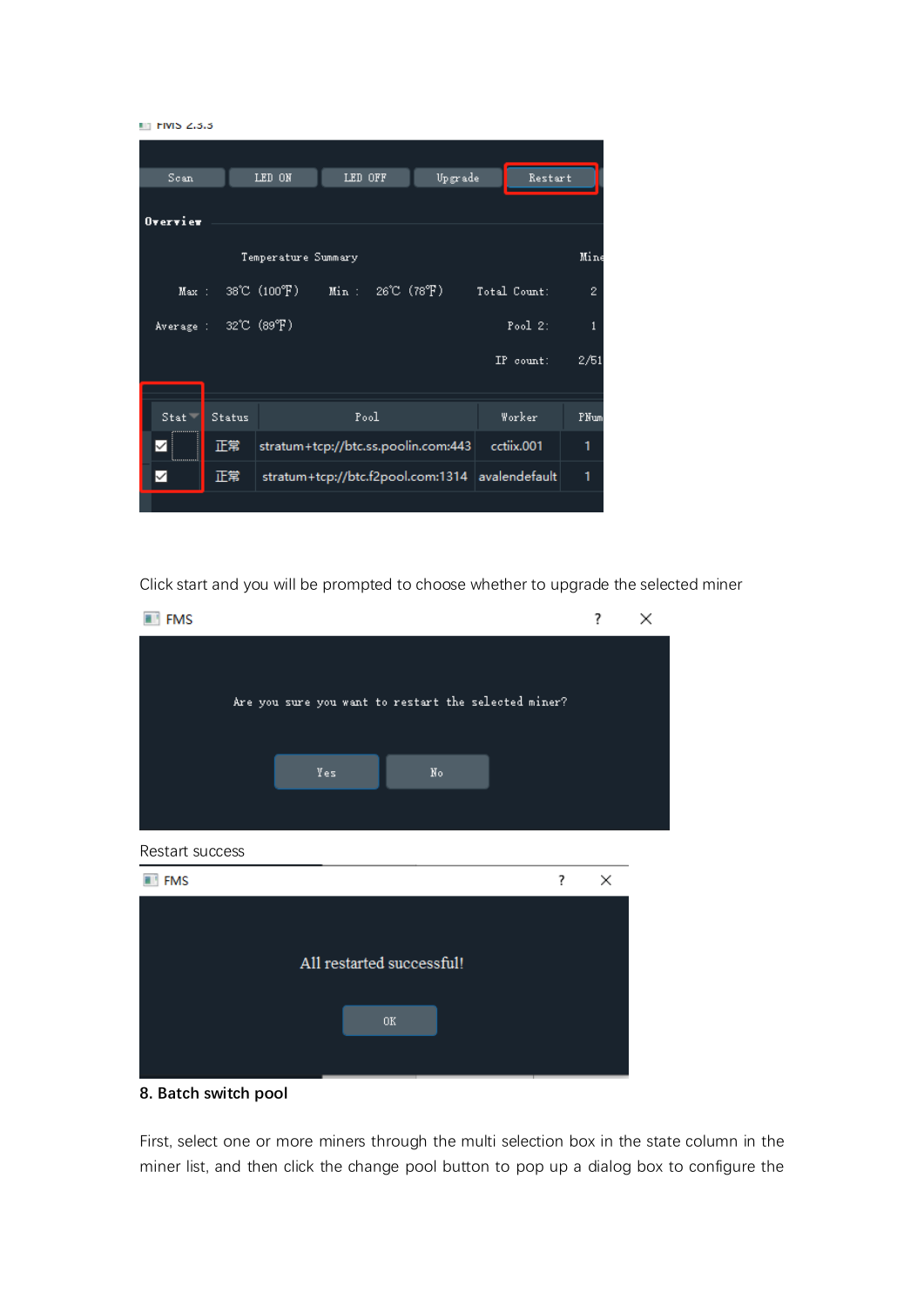pool. After confirmation, FMS will cut the selected miner. A progress bar will be displayed during pool switching. After the progress bar disappears, a dialog box will pop up to tell whether the pool switching is successful. After successful pool cutting, the mining opportunity will restart and it will take a period of time to enter the normal mining state. During this period, FMS may not scan these miners that have just cut the pool

| Scan:                                      |               | LED ON                                            | LED OFF |                                   | Upgrade                                         |              | Restart     |              | Change Pool               |   |
|--------------------------------------------|---------------|---------------------------------------------------|---------|-----------------------------------|-------------------------------------------------|--------------|-------------|--------------|---------------------------|---|
| Overview                                   |               |                                                   |         |                                   |                                                 |              |             |              |                           |   |
|                                            |               | Temperature Summary                               |         |                                   |                                                 |              |             |              | Miner Summary             |   |
| Max:                                       |               | 38°C (100°F)                                      | $Min$ : | $26^{\circ}C$ (78 ${}^{\circ}F$ ) |                                                 | Total Count: |             | $\mathbf{2}$ | Pool $1$ :                |   |
| Average :                                  |               | $32^{\circ}$ C $(89^{\circ}F)$                    |         |                                   |                                                 |              | Pool $2$ :  | $\mathbf{1}$ | Pool $3$ :                |   |
|                                            |               |                                                   |         |                                   |                                                 |              | $IP$ count: | 2/510        |                           |   |
| Stat                                       | <b>Status</b> |                                                   |         | Pool                              |                                                 |              | Worker      | PNum         | IP $(2)$                  |   |
| ✓                                          | 正常            |                                                   |         |                                   | stratum+tcp://btc.ss.poolin.com:443             |              | cctiix.001  | 1            | 10.100.227.23             |   |
| ✓                                          | 正常            |                                                   |         |                                   | stratum+tcp://btc.f2pool.com:1314 avalendefault |              |             | 1            | 10.100.227.13             |   |
|                                            |               |                                                   |         |                                   |                                                 |              |             |              |                           |   |
| $\blacksquare$ FMS                         |               |                                                   |         |                                   |                                                 |              |             |              |                           | ? |
|                                            |               |                                                   |         |                                   |                                                 |              |             |              |                           |   |
| $\blacksquare$ Pool 1 URL :                |               | stratum+tcp://stratum.kano.is:3333                |         | Worker :                          |                                                 | Password :   |             |              | Suffixed with IP comment: |   |
| $\blacksquare$ Pool 2 URL : $\blacksquare$ |               | stratum+tcp://stratum80.kano.is:80                |         | Worker:                           |                                                 | Password:    |             |              | Suffixed with IP comment: |   |
|                                            |               | Fool 3 URL :   stratum+tcp://stratum81.kano.is:81 |         | Worker :                          |                                                 | Password :   |             |              | Suffixed with IP comment: |   |
|                                            |               |                                                   |         |                                   | Confirm                                         | Cancel       |             |              |                           |   |

## **9. Batch set the static IP address**

## **Step 1**:**start the batch set IP dialog**

Change Pool Check the multiple miners that need to set static IP, and then click the button to enter the dialog box of setting static IP address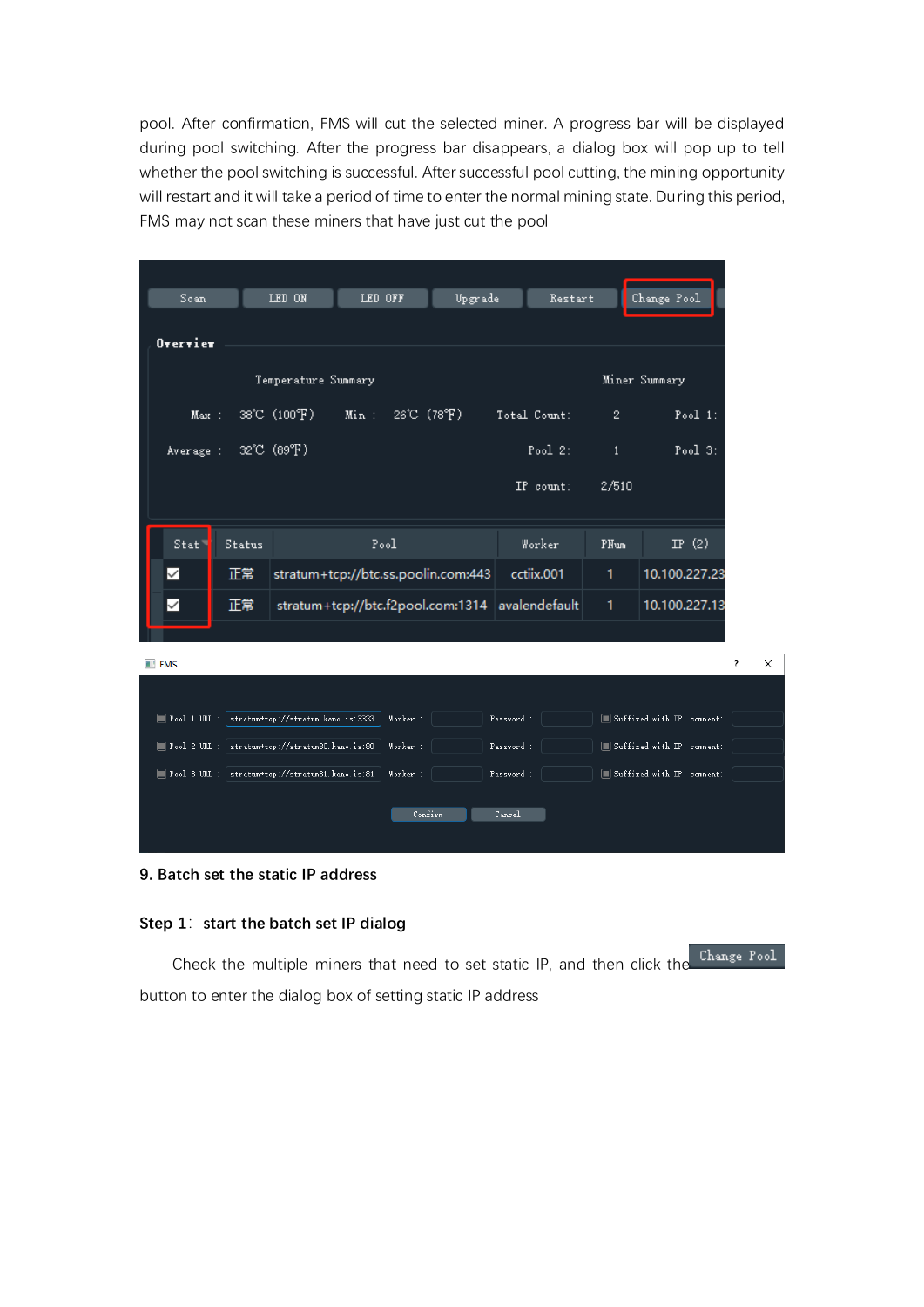|              | <b>Batch Change IP</b> |                                                      |                                                       |                                                                                                                 |        | ?                   | $\times$ |
|--------------|------------------------|------------------------------------------------------|-------------------------------------------------------|-----------------------------------------------------------------------------------------------------------------|--------|---------------------|----------|
|              |                        |                                                      | Is monitoring LED status, please turn on LED in order |                                                                                                                 |        |                     |          |
|              | order                  | current IP                                           | LED                                                   | target IP                                                                                                       |        |                     |          |
|              | 9999999                | 10.100.227.233 OFF                                   |                                                       |                                                                                                                 |        |                     |          |
| $\mathbf{2}$ | 9999999                | 10.100.227.139 OFF                                   |                                                       |                                                                                                                 |        |                     |          |
|              |                        |                                                      |                                                       |                                                                                                                 |        |                     |          |
|              |                        |                                                      |                                                       |                                                                                                                 |        |                     |          |
|              |                        |                                                      |                                                       |                                                                                                                 |        |                     |          |
|              |                        |                                                      |                                                       |                                                                                                                 |        |                     |          |
|              |                        |                                                      |                                                       |                                                                                                                 |        |                     |          |
|              |                        |                                                      |                                                       |                                                                                                                 |        |                     |          |
|              |                        |                                                      |                                                       |                                                                                                                 |        |                     |          |
|              |                        |                                                      |                                                       |                                                                                                                 |        |                     |          |
|              |                        |                                                      |                                                       |                                                                                                                 |        |                     |          |
|              |                        |                                                      |                                                       |                                                                                                                 |        |                     |          |
|              |                        | IP Settings (Format: IPs, Mask, Gateway, DNS1, DNS2) |                                                       |                                                                                                                 |        |                     |          |
|              |                        |                                                      |                                                       | Please input ip settings here. For example: 192.168.1.2 - 254, 255.255.255.0, 192.168.1.1, 192.168.1.1, 8.8.8.8 |        |                     |          |
|              |                        | Start Monitoring LED Stop Monitoring LED             | Preview                                               |                                                                                                                 |        | $\Box$ Auto Restart |          |
|              |                        |                                                      |                                                       |                                                                                                                 | Cancel | Apply               |          |

The top row here is the result or error prompt, and the table below is the information of the selected miner. The order column indicates which miner has been manually lighted, 999999 indicates that it has not been manually lit; the current IP column indicates the current IP address of the miner; the LED column indicates the current real-time LED light status of the miner, on means the light is on, and off means that the light is off (note: turning off the light only indicates that there is no light on, the actual led must be on other colors); target IP The list shows the IP address to be changed to.

## **Step 2:LED ON**

When you see that all the LED states in the table are off, usually this time the prompt message will be like this:

Is monitoring LED status, please turn on LED in order

At this point, you can start to manually light up the miner in turn according to the configured IP sequence. The way to light up is to press the small button on the miner for a short time (Note: there is another concave button on Avalon 10 miner, which is used to restore the factory settings, please do not confuse). When the white light is on and then goes out automatically, it means that AMS system has detected the lighting and finished recording. If the light does not turn off automatically after it is on, please wait for a moment. It may be that AMS scanning has a certain delay. If it doesn't go out automatically for more than 10 seconds, it may be that the wrong light is on (the miner is not among the ones selected at first), and there may be a problem with the communication of the miner. Please check it separately. Each time it detects that a selected miner is lighted, AMS will display the status in real time and turn off the light automatically. At this time, similar information will be displayed on the prompt bar: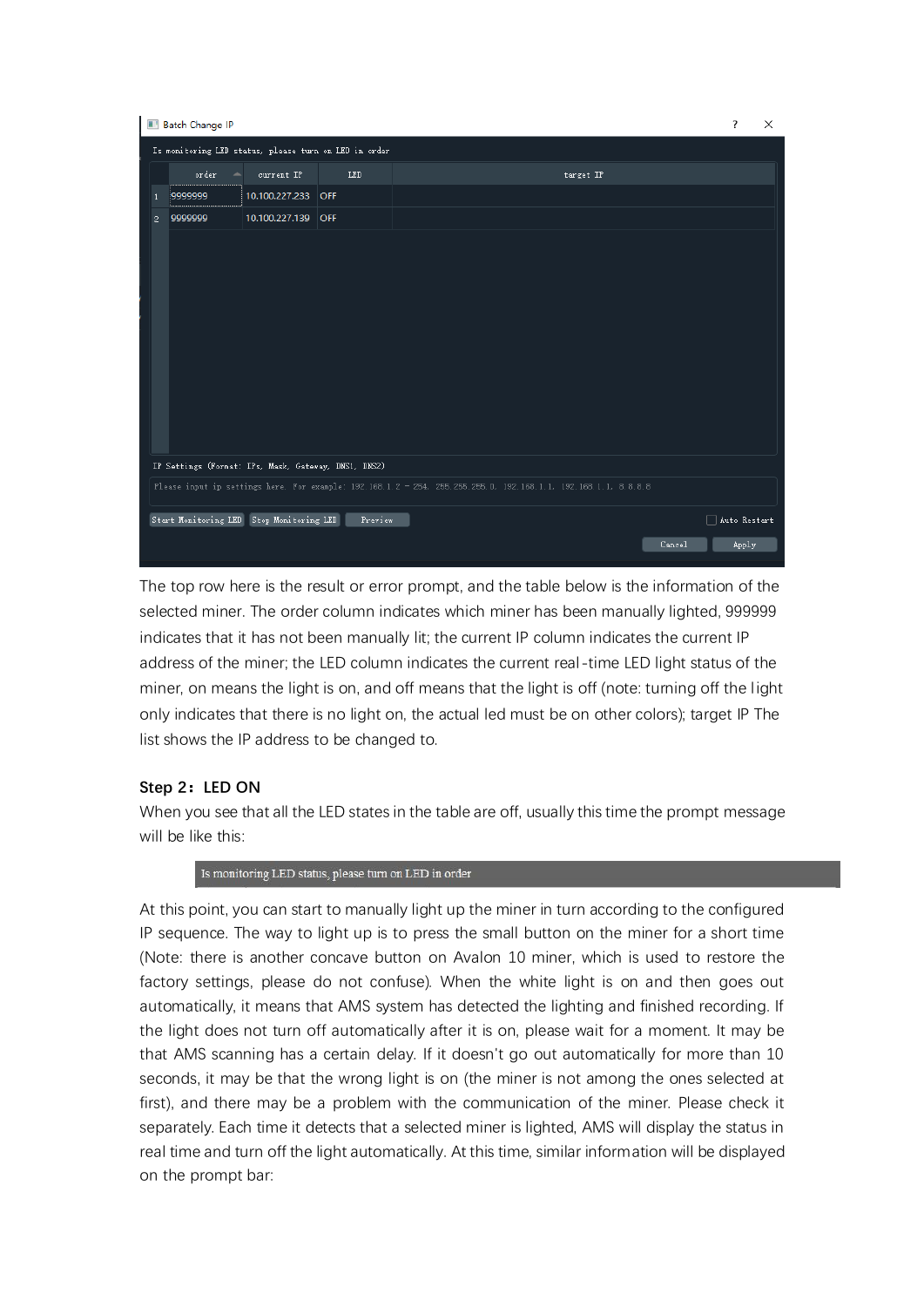

The front is the current IP address of the detected miner, and the last number indicates the order in which it is lit. After all the miner's lamps have been changed, the dialog box will continue to light up:



if the lighting sequence is confirmed to be correct, you can select no to stop scanning. If you are not sure, or if you find that the sequence is wrong, you can select Yes to turn on the lights again to change the order. The purpose of stopping scanning is that if the light is touched by mistake, the current determined sequence will not be affected. If you want to restart scanning

after stopping scanning, you can click the button Start Monitoring LED on the dialog box. At

any time, you can stop scanning by clicking the button  $\overline{\text{Stop<sup>Monitoring LED</sup> to avoid the$ 

influence of touching the light by mistake. If the lighting sequence is wrong, the first wrong miner can be turned on again. At this time, AMS will clear the sequence numbers of all miners that have been lighted after this miner. It is equivalent to lighting up the wrong miner in turn again.

## **Step 3: set IP segment**

After all the miner have the serial number, the static IP segment can be configured. At the bottom of the table is the edit box for the static IP address segment. Each line represents a set of IP address settings. There can be multiple lines. Each line contains IP segment, subnet mask mask, gateway IP address, gateway, primary DNS address and standby DNS address. These five items need to be separated by commas. For example: 192.168.193.2-5, 255.255.255.0 ,192.168.193.1, 114.114.114.114,202.106.0.20

It indicates that the IP segment has four available addresses from 192.168.193.2 to 192.168.193.5. The subnet mask is 255.255.255.0, the gateway is 192.168.193.1, the primary DNS is 114.114.114.114, and the standby gateway is 202.106.0.20. The format of IP segment is the same as IP range format in FMSIP range setting.

In addition, it also supports the default prefix: if the current IP address of the selected miner is in the same network segment, then the first few bytes of the configured IP address segment can be omitted, and the omitted bytes are the same as those in front of the current IP address. For example, if the current IP addresses start with 192.168.3, writing 5.7-10 directly is equivalent to writing 192.168.5.7-10. The IP address sequence expressed in each line is used to set the static IP of the miner in order. If the number of IP addresses in the first line is not enough, it is taken from the sequence of the second line. The situation of more lines is similar. Please specify the static IP segment according to the order of lighting. After editing, go to the next step. (in fact, the editing of IP settings can be done at any time, not necessarily after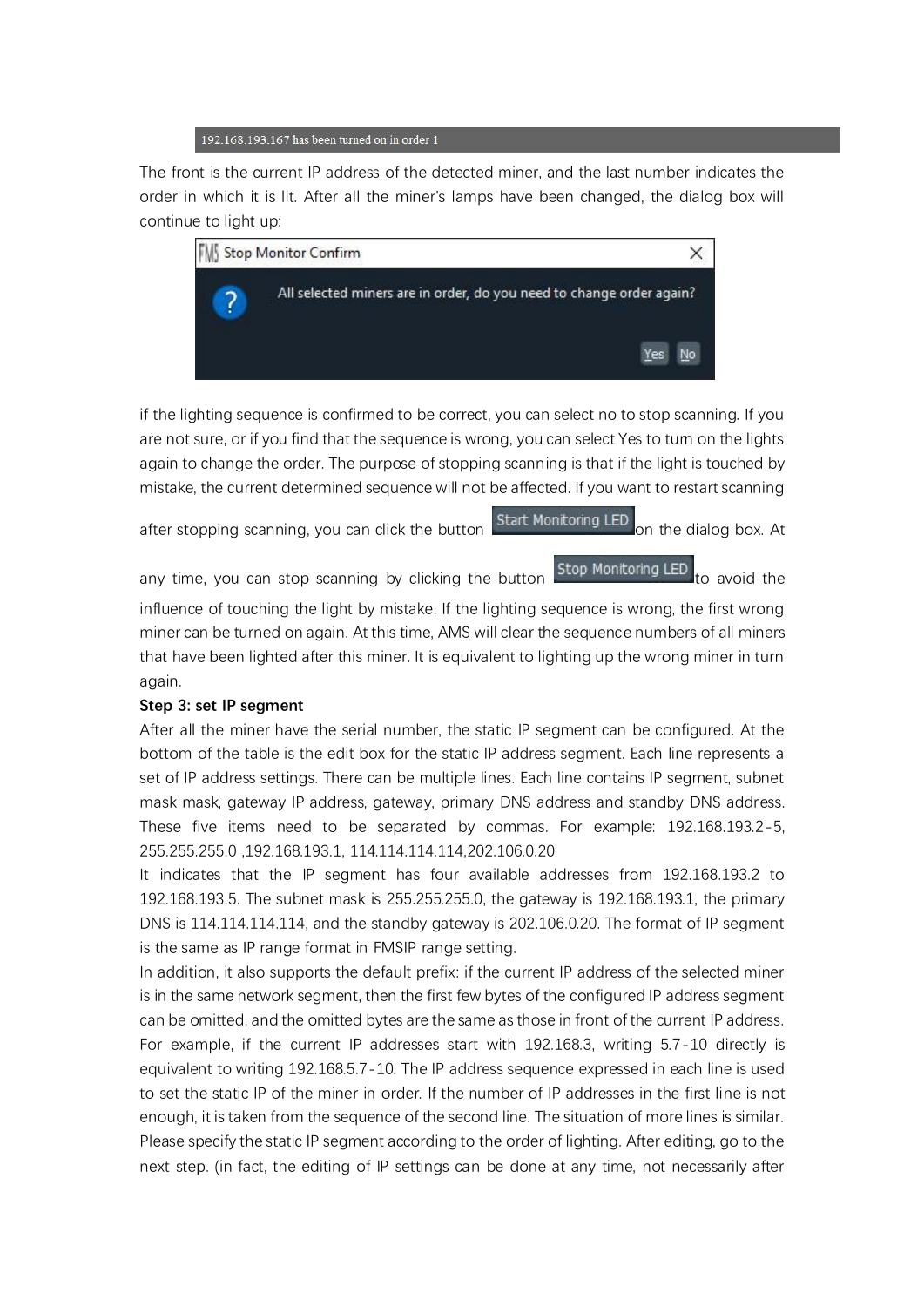lighting up).

 $\overline{m}$  response

#### **Step 4: Preview**

After editing the settings, you can click the button  $\frac{P}{P}$  preview the settings. AMS will

extract the static IP sequence value according to the content in the IP setting box, and fill in the target IP column in the order from small to large, so as to confirm whether it meets the expectation. If there is anything wrong with the above IP segment settings, the preview action will fail and an error message will be displayed at the top. When preview fails, all values of target IP column will become empty. Please re edit IP segment settings and preview again. After the preview is successful, you can go to the next step.

## **Step 5: Perform change action**

After confirming that there is no problem with all static IP correspondence, click the button Apply to start the static IP address setting action, and AMS will modify the static IP setting of all mining machines according to the corresponding relationship in the table. If AMS is required to restart the miner after setting, please check  $\Box$  Auto Restart . If it is not checked, AMS will only set the new static IP to the miner, and these settings will take effect only after the power failure or batch restart function is restarted. Batch setting static IP function can also be used to modify the IP of a single miner. If only one miner is selected, there is no need to light the lamp. You only need to set the IP and execute the change. 10. Set DHCP

Select the machine to reconfigure DHCP and click

| To DHCP. |
|----------|
|          |
|          |

| <b>ELI FIVIS 4.3.3</b> |        |                      |                                                 |         |              |       |                |              |       |             |             |                 |
|------------------------|--------|----------------------|-------------------------------------------------|---------|--------------|-------|----------------|--------------|-------|-------------|-------------|-----------------|
| Scan                   |        | LED ON               | LED OFF                                         | Upgrade | Restart      |       | Change Pool    | Change IP    |       | To DHCP     | Switch Mode |                 |
| $0$ vervier            |        |                      |                                                 |         |              |       |                |              |       |             |             |                 |
|                        |        | Temperature Summary  |                                                 |         |              |       | Miner Summary  |              |       |             |             | Hashrate Summar |
| Max:                   |        | 36°C (96°F)          | $-30^{\circ}$ C ( $-22^{\circ}$ F)<br>Min :     |         | Total Count: | з.    | Pool 1:        | $\mathbf{2}$ |       | Total:      | 94(T)       | Aver:           |
| Average :              |        | 11°C $(51^{\circ}F)$ |                                                 |         | Pool $2$ :   | $1\,$ | Pool $3$ :     | $\mathbf 0$  |       |             |             |                 |
|                        |        |                      |                                                 |         | IP count:    | 3/510 |                |              |       |             |             |                 |
| Stat                   | Status |                      | Pool                                            |         | Worker       | PNum  | IP $(3)$       | AUC.         | Count | Elapsed     | <b>THS</b>  | THS av          |
| Ш                      | 正常     |                      | stratum+tcp://btc.ss.poolin.com:443             |         | cctiix.001   | 1     | 10.100.227.233 | 1.           | 1     | 15h 15m 17s | 36          | 37              |
|                        | 正常     |                      | stratum+tcp://btc.f2pool.com:1314 avalendefault |         |              | 1     | 10.100.227.139 | 1            | 1     | 15h 14m 57s | 57.4        | 57              |
| ☑                      | 正常     |                      | stratum+tcp://btc.ss.poolin.com:443             |         | cctrix.001   | 1     | 10.100.232.117 | 1            | 1     | 22s         | $\mathbf 0$ | 0               |

After clicking the button, a dialog box will pop up asking whether to configure DHCP and restart. Click Yes.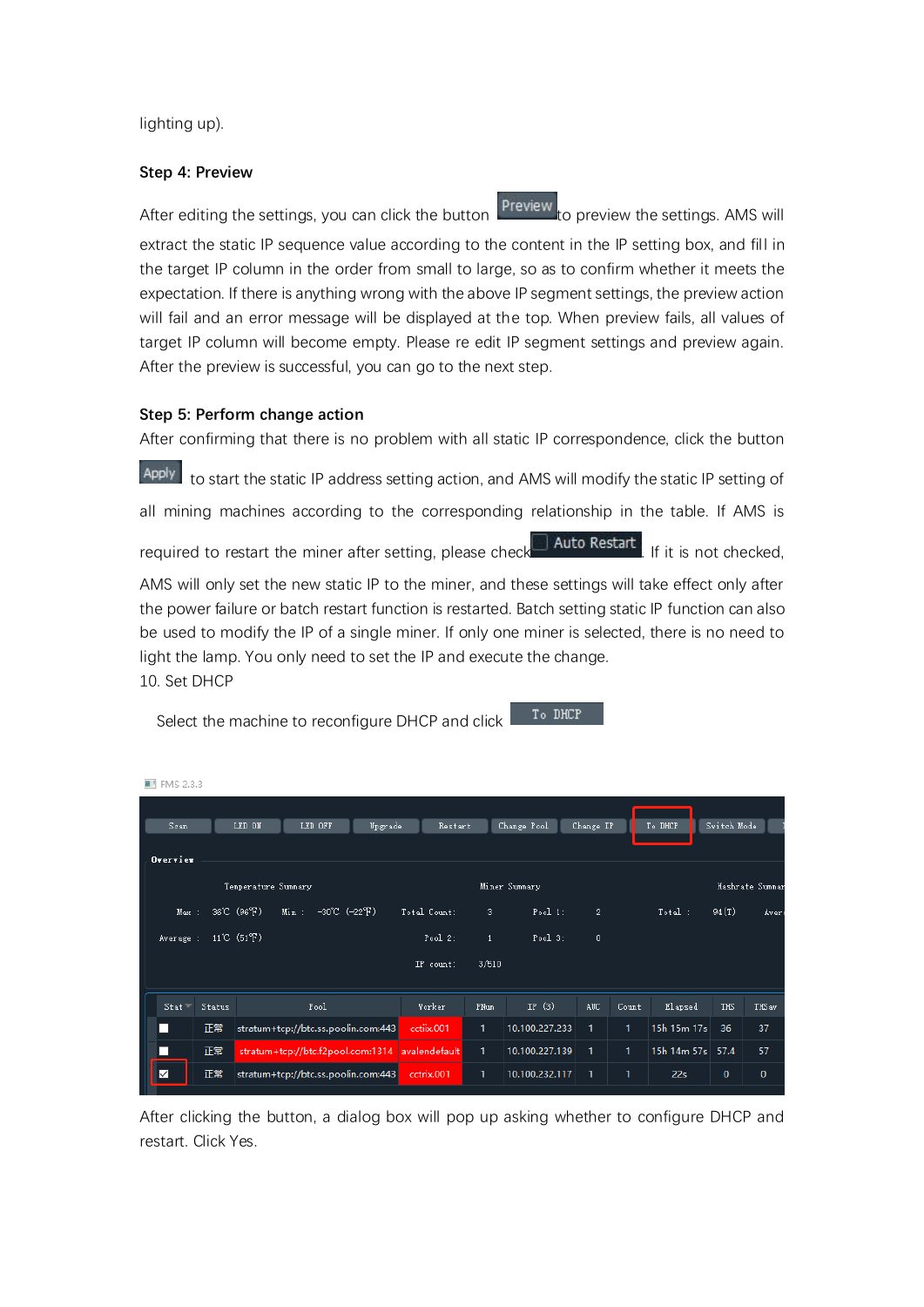

## **11. Batch modification of miner working mode**

Select the miner to modify the mode, and then click Switch Mode to select the working mode.

Normal mode is low power consumption.

High performance mode is high performance mode

| <b>THE FMS 2.3.3</b> |             |                            |                                                 |         |              |              |                |                |       |                  |             |                  |           |
|----------------------|-------------|----------------------------|-------------------------------------------------|---------|--------------|--------------|----------------|----------------|-------|------------------|-------------|------------------|-----------|
|                      |             |                            |                                                 |         |              |              |                |                |       |                  |             |                  |           |
| Scan.                |             | LED ON                     | LED OFF                                         | Upgrade | Restart      |              | Change Pool    | Change IP      |       | To DHCP          | Switch Mode |                  | Diagnose  |
| Overview             |             |                            |                                                 |         |              |              |                |                |       |                  |             |                  |           |
|                      |             | Temperature Summary        |                                                 |         |              |              | Miner Summary  |                |       |                  |             | Hashrate Summary |           |
| Max:                 |             | 36°C (96°F)                | $-30^{\circ}$ C $(-22^{\circ}F)$<br>Min :       |         | Total Count: | 3.           | Pool $1$ :     | $\mathbf{2}^-$ |       | Total:           | 94(T)       | Average :        | 31 (°     |
| Average :            |             | $11^{\circ}C(51^{\circ}F)$ |                                                 |         | Pool $2$ :   | $\mathbf{1}$ | Pool $3$ :     | $\mathbf{0}$   |       |                  |             |                  |           |
|                      |             |                            |                                                 |         | IP count:    | 3/510        |                |                |       |                  |             |                  |           |
|                      |             |                            |                                                 |         |              |              |                |                |       |                  |             |                  |           |
| Stat                 | Status      |                            | Pool                                            |         | Worker       | PNum         | IP $(3)$       | AUC.           | Count | Elapsed          | <b>THS</b>  | THS av           | MinT (°C) |
| П                    | 正常          |                            | stratum+tcp://btc.ss.poolin.com:443             |         | cctiix.001   | 1            | 10.100.227.233 | $\mathbf{1}$   | 1.    | 15h 15m 17s      | 36          | 37               | 36        |
| П                    | 正常          |                            | stratum+tcp://btc.f2pool.com:1314 avalendefault |         |              | 1.           | 10.100.227.139 | $\mathbf{1}$   | 1.    | 15h 14m 57s 57.4 |             | 57               | 26        |
| ✓                    | 正常          |                            | stratum+tcp://btc.ss.poolin.com:443             |         | cctrix.001   | 1            | 10.100.232.117 | 1.             | 1.    | 22s              | $\mathbf 0$ | $\mathbf 0$      | $-30$     |
|                      |             |                            |                                                 |         |              |              |                |                |       |                  |             |                  |           |
|                      |             |                            |                                                 |         |              |              |                |                |       |                  |             |                  |           |
|                      |             |                            |                                                 |         |              |              |                |                |       |                  |             |                  |           |
|                      |             |                            |                                                 |         |              |              |                |                |       |                  |             |                  |           |
|                      |             |                            |                                                 |         |              |              |                |                |       |                  |             |                  |           |
| <b>Dialog</b>        |             |                            |                                                 |         |              |              | ?              |                | ×     |                  |             |                  |           |
|                      |             |                            |                                                 |         |              |              |                |                |       |                  |             |                  |           |
|                      | Normal Mode |                            |                                                 |         |              |              |                |                |       |                  |             |                  |           |
| Normal Mode          |             |                            |                                                 |         |              |              |                |                |       |                  |             |                  |           |
|                      |             | High Performance Mode      |                                                 |         |              |              |                |                |       |                  |             |                  |           |
|                      |             |                            |                                                 |         | 0K           |              |                | Cancel         |       |                  |             |                  |           |
|                      |             |                            |                                                 |         |              |              |                |                |       |                  |             |                  |           |

## **12.Change Password**

Select a miner to change the password in status, and click the button **the seam of the pop** to pop up the modify box to modify the password.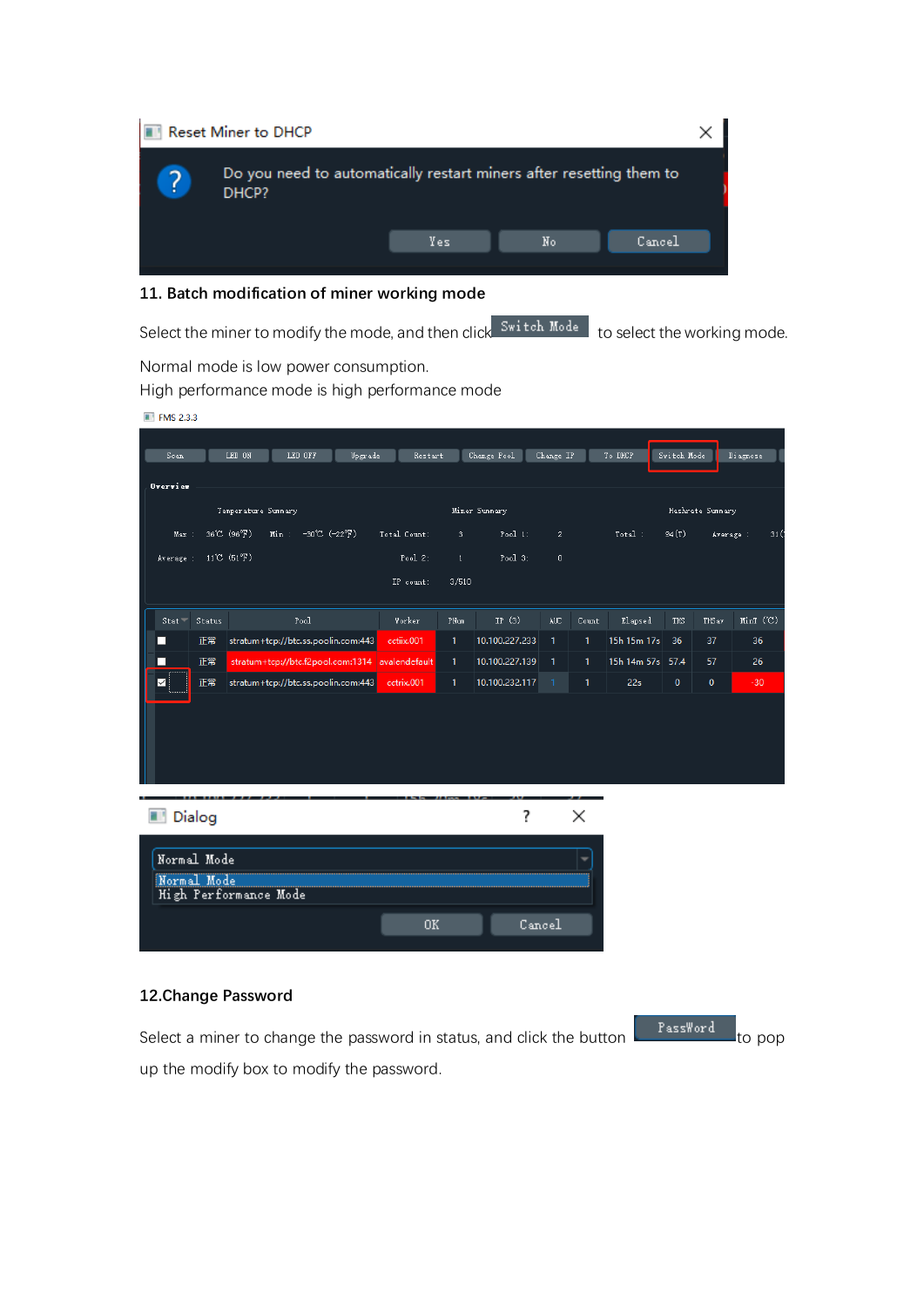| <b>Form</b>                                                                                                                                                                                                                                                                                                                                     |                                           |                          |              |                  | ?           | ×                |                         |           |            |  |  |  |  |
|-------------------------------------------------------------------------------------------------------------------------------------------------------------------------------------------------------------------------------------------------------------------------------------------------------------------------------------------------|-------------------------------------------|--------------------------|--------------|------------------|-------------|------------------|-------------------------|-----------|------------|--|--|--|--|
|                                                                                                                                                                                                                                                                                                                                                 |                                           |                          |              |                  |             |                  |                         |           |            |  |  |  |  |
|                                                                                                                                                                                                                                                                                                                                                 |                                           |                          |              |                  |             |                  |                         |           |            |  |  |  |  |
|                                                                                                                                                                                                                                                                                                                                                 |                                           |                          |              |                  |             |                  |                         |           |            |  |  |  |  |
|                                                                                                                                                                                                                                                                                                                                                 | 请输入旧密码:                                   |                          |              |                  |             |                  |                         |           |            |  |  |  |  |
|                                                                                                                                                                                                                                                                                                                                                 | 请输入新密码:                                   |                          |              |                  |             |                  |                         |           |            |  |  |  |  |
| 再次输入新密码:                                                                                                                                                                                                                                                                                                                                        |                                           |                          |              |                  |             |                  |                         |           |            |  |  |  |  |
| 确认                                                                                                                                                                                                                                                                                                                                              |                                           | 取消                       |              |                  |             |                  |                         |           |            |  |  |  |  |
|                                                                                                                                                                                                                                                                                                                                                 |                                           |                          |              |                  |             |                  |                         |           |            |  |  |  |  |
|                                                                                                                                                                                                                                                                                                                                                 |                                           |                          |              |                  |             |                  |                         |           |            |  |  |  |  |
|                                                                                                                                                                                                                                                                                                                                                 |                                           |                          |              |                  |             |                  |                         |           |            |  |  |  |  |
|                                                                                                                                                                                                                                                                                                                                                 |                                           |                          |              |                  |             |                  |                         |           |            |  |  |  |  |
|                                                                                                                                                                                                                                                                                                                                                 |                                           |                          |              |                  |             |                  |                         |           |            |  |  |  |  |
| If you forget the password before the change, you can click the button                                                                                                                                                                                                                                                                          |                                           |                          |              |                  |             |                  | Diagnose                |           | and        |  |  |  |  |
| enter the command to display the current password.                                                                                                                                                                                                                                                                                              |                                           |                          |              |                  |             |                  |                         |           |            |  |  |  |  |
| [{"command":"ascset", "parameter":"0,password,private"}]                                                                                                                                                                                                                                                                                        |                                           |                          |              |                  |             |                  |                         |           |            |  |  |  |  |
| response:<br>success: {'session': 1603333965, 'success': [{'ip': '10.100.232.117'}], 'error': [], 'results': [{'node': {'ip': '10.100.232.117'}, 'result':<br>[f result': "{'STATUS': [f'STATUS': 'I', 'When': 517, 'Code': 118, 'Msg': 'ASC 0 set info: <mark>User Proot] Password[root]</mark> ,<br>4.11.1'}], 'id': 1}"}], 'error': False}]} |                                           |                          |              |                  |             |                  | 'Description': 'cgminer |           |            |  |  |  |  |
| 13. Batch aging of miner                                                                                                                                                                                                                                                                                                                        |                                           |                          |              |                  |             |                  |                         |           |            |  |  |  |  |
|                                                                                                                                                                                                                                                                                                                                                 |                                           |                          |              |                  |             |                  |                         |           |            |  |  |  |  |
| Select a miner to be aged in status and click the button                                                                                                                                                                                                                                                                                        |                                           |                          |              | Aging            |             |                  | lto start aging.        |           |            |  |  |  |  |
|                                                                                                                                                                                                                                                                                                                                                 |                                           |                          |              |                  |             |                  |                         |           |            |  |  |  |  |
| LED ON<br>LED OFF<br>Scan<br>Upgrade                                                                                                                                                                                                                                                                                                            | Restart                                   | Change Pool<br>Change IP |              | To DHCP          | Switch Mode |                  | Diagnose                | Aging     |            |  |  |  |  |
| Overview                                                                                                                                                                                                                                                                                                                                        |                                           |                          |              |                  |             |                  |                         |           |            |  |  |  |  |
| Temperature Summary                                                                                                                                                                                                                                                                                                                             |                                           | Miner Summary            |              |                  |             | Hashrate Summary |                         |           |            |  |  |  |  |
| 38°C (100°F)<br>Min :<br>$-30^{\circ}$ C ( $-22^{\circ}$ F)<br>Max<br>$11^{\circ}$ C (51 $^{\circ}$ F)<br>Average :                                                                                                                                                                                                                             | Total Count:<br>3<br>$Pool2$ :<br>$\,1\,$ | Pool 1:<br>Pool3:        | 2<br>$\bf 0$ | Total:           | 94(T)       | Average :        | 31(T)                   |           |            |  |  |  |  |
|                                                                                                                                                                                                                                                                                                                                                 | 3/510<br>IP count:                        |                          |              |                  |             |                  |                         |           | $\Box$ 0n] |  |  |  |  |
| $_{\tt Pool}$<br>$Stat =$<br>Status                                                                                                                                                                                                                                                                                                             | Worker<br>PNum                            | IP $(3)$<br><b>AUC</b>   | Count        | Elapsed          | THS         | THS av           | MinT (°C)               | MaxT (°C) |            |  |  |  |  |
| stratum+tcp://btc.ss.poolin.com:443<br>□<br>正常                                                                                                                                                                                                                                                                                                  | cctiix.001<br>1                           | 10.100.227.233<br>1      | 1.           | 15h 25m 18s      | 36          | 37               | 38                      | 38        |            |  |  |  |  |
| □<br>正常<br>stratum+tcp://btc.f2pool.com:1314                                                                                                                                                                                                                                                                                                    | 1<br>avalendefault                        | 10.100.227.139<br>1      | 1            | 15h 24m 58s 57.4 |             | 57               | 25                      | 25        | 10         |  |  |  |  |
| 正常<br>stratum+tcp://btc.ss.poolin.com:443<br>✓                                                                                                                                                                                                                                                                                                  | cctrix.001<br>1                           | 10.100.232.117<br>1      | 1            | 6m 44s           | $\pmb{0}$   | 0                | $-30$                   | $\pmb{0}$ | 10         |  |  |  |  |

All success will be pop up after Set success.



14. Configure import and export